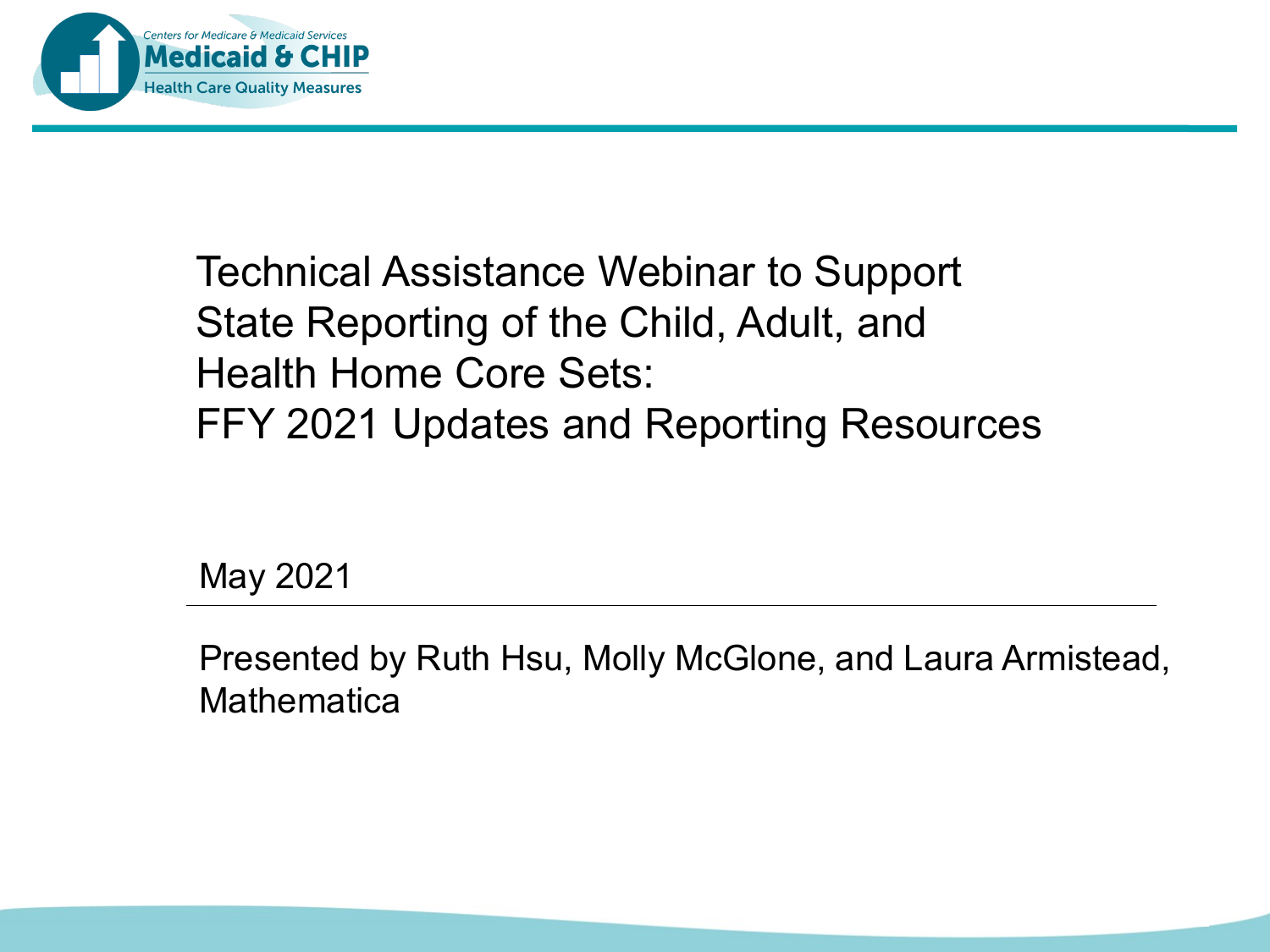### Housekeeping

- Welcome to the Technical Assistance Webinar to Support State Reporting of the Child, Adult, and Health Home Core Sets: FFY 2021 Updates and Reporting Resources.
	- All participants are muted upon entry.
	- You may submit comments or questions using the Q&A panel.
	- The meeting will be recorded and posted on Medicaid.gov after the webinar.
	- Please contact **Derek Mitchell** (Event Producer) through the Q&A feature with any technical issues you may encounter.

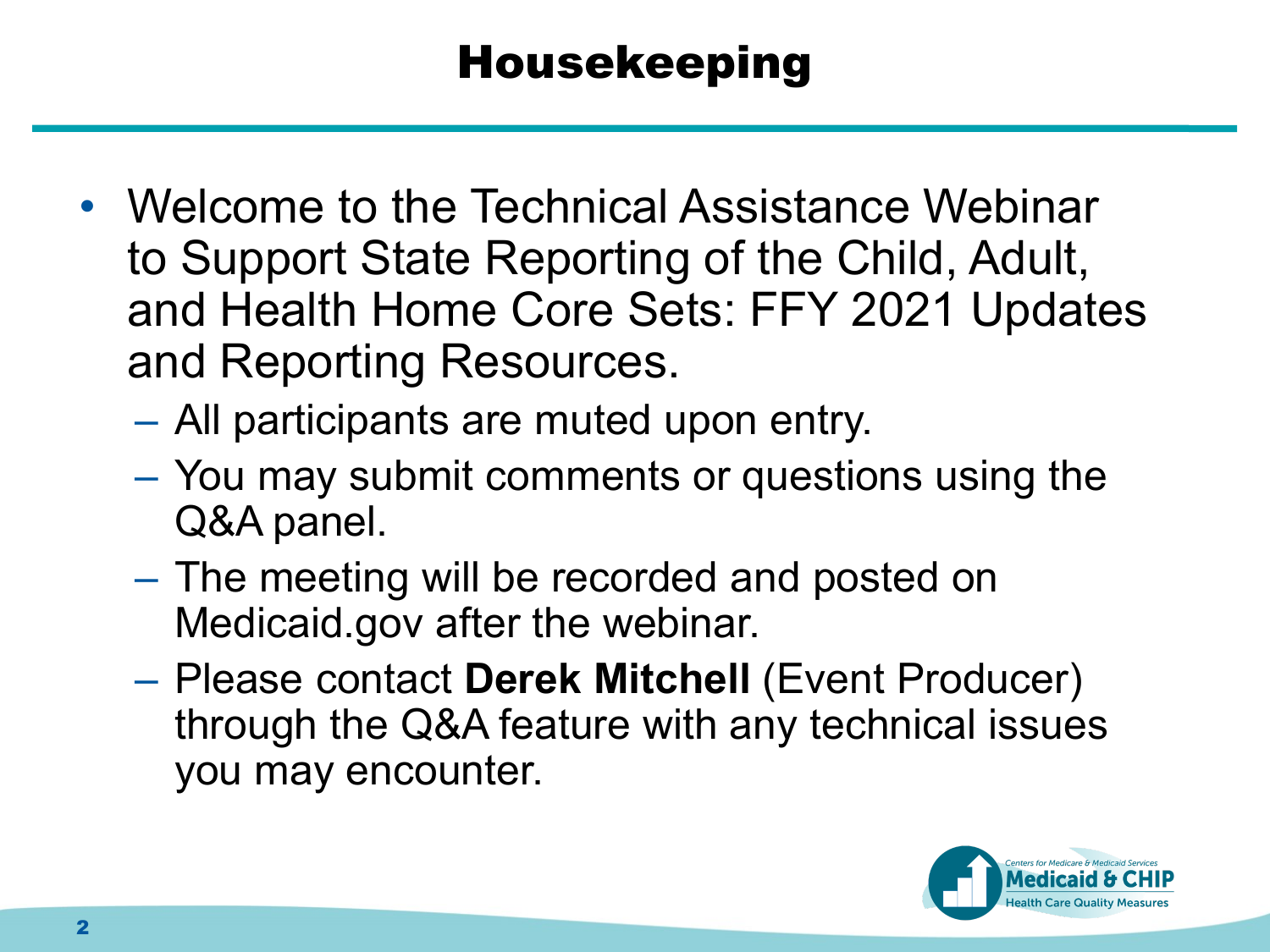### **Objectives**

- Review major updates to the 2021 Child, Adult, and Health Home Core Sets
- Review notable changes to technical specifications
- Discuss CMS's plans for using alternate data sources
- Preview FFY 2021 data quality priorities
- Discuss technical assistance resources available to states

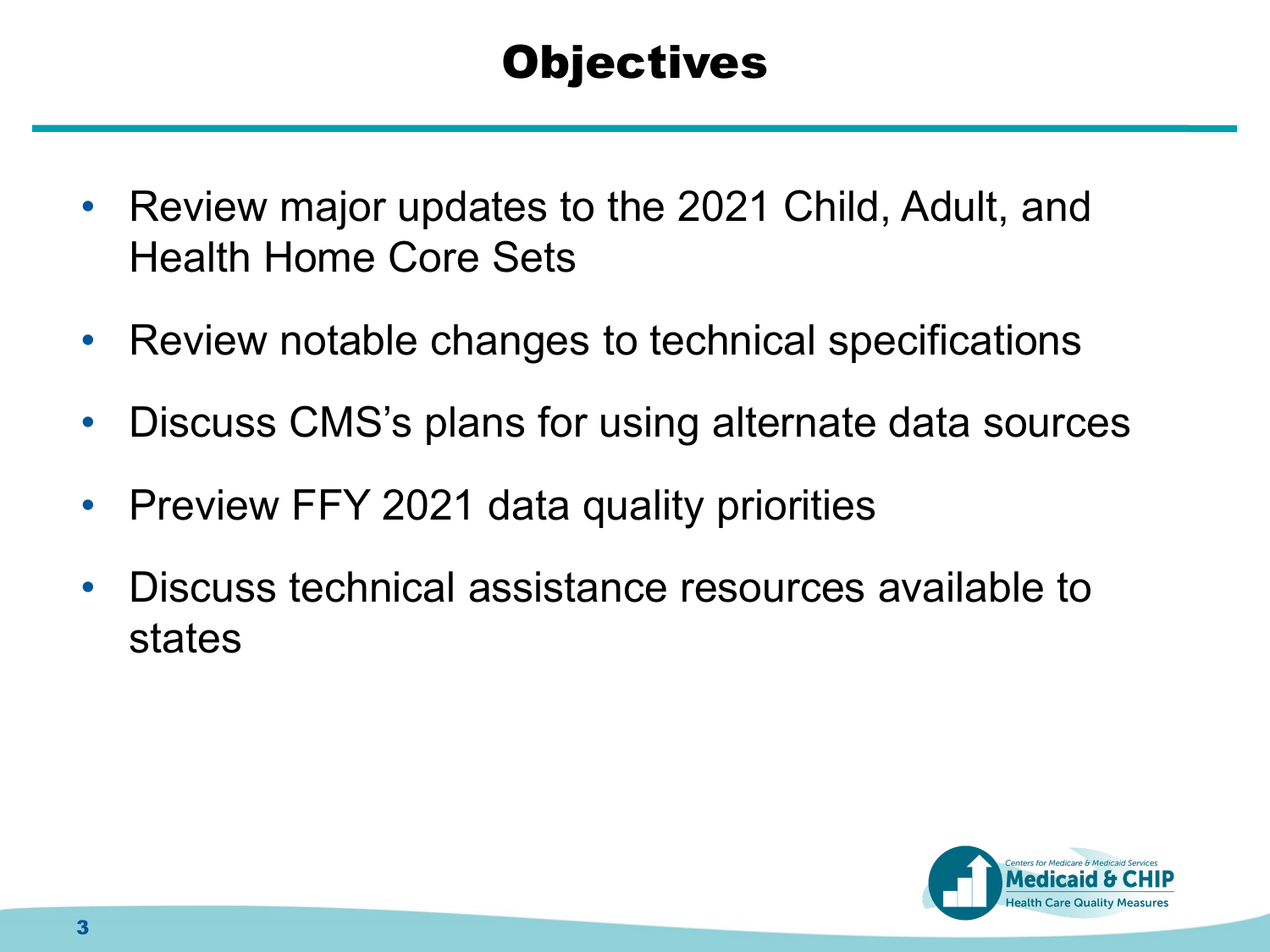## FFY 2021 Child, Adult, and Health Home Core Set Updates

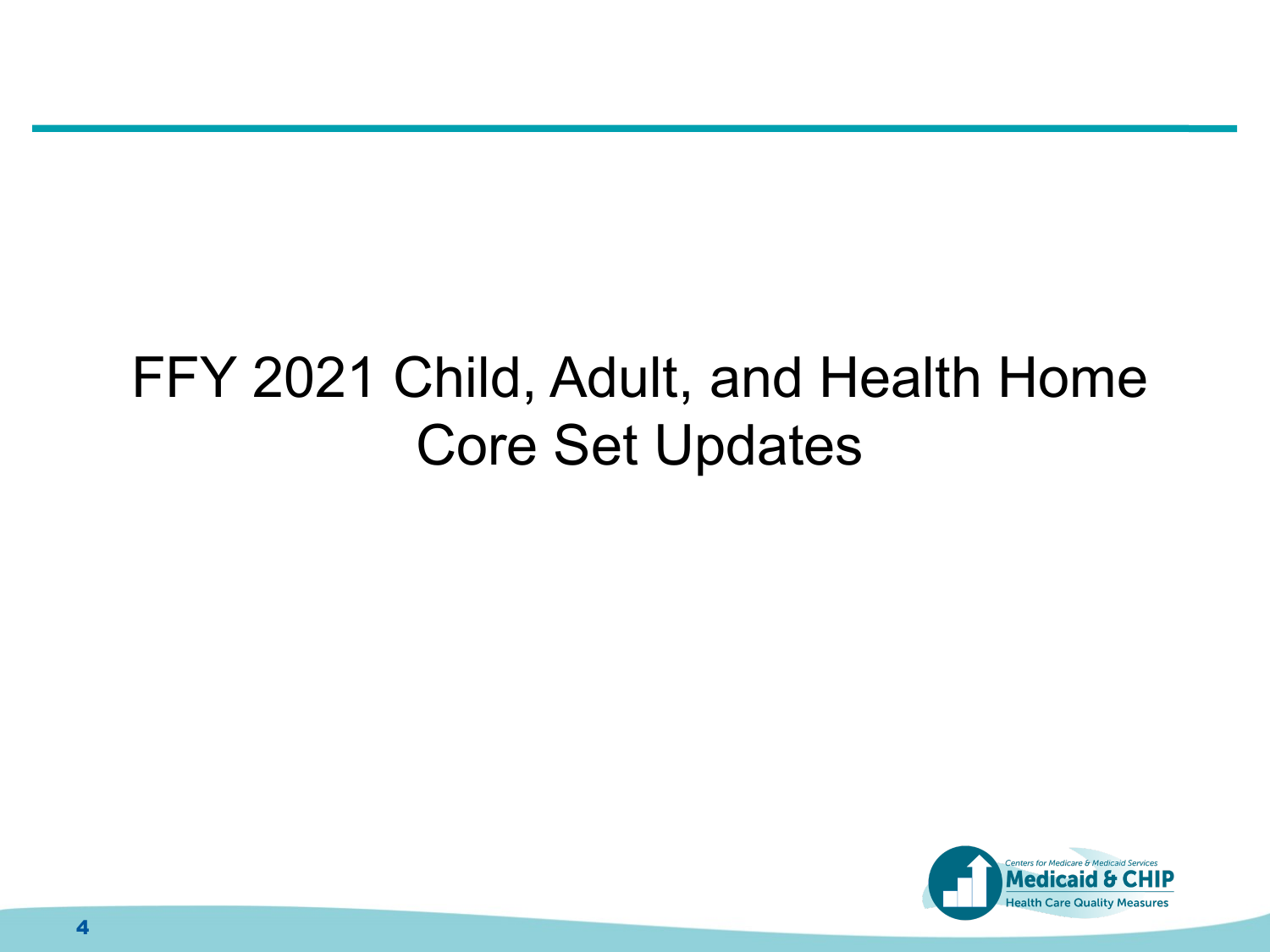### Updates to the FFY 2021 Child, Adult, and Health Home Core Sets

| <b>Core Set(s)</b>  | <b>Measures Added for FFY 2021</b>                                                                                                                                                                                                                                                                                                                                                                                                                                                                                              |
|---------------------|---------------------------------------------------------------------------------------------------------------------------------------------------------------------------------------------------------------------------------------------------------------------------------------------------------------------------------------------------------------------------------------------------------------------------------------------------------------------------------------------------------------------------------|
| Child               | Sealant Receipt on Permanent First Molars (SFM-CH)                                                                                                                                                                                                                                                                                                                                                                                                                                                                              |
|                     | <b>Measures Modified for FFY 2021</b>                                                                                                                                                                                                                                                                                                                                                                                                                                                                                           |
| Child               | Well-Child Visits in the First 30 Months of Life (W30-CH)<br>Formerly the Well-Child Visits in the First 15 Months of Life (W15-CH) measure. Modified<br>$\bullet$<br>to include two rates: (1) six or more well-child visits in the first 15 months and (2) two or<br>more well-child visits from 15 to 30 months.                                                                                                                                                                                                             |
| Child               | Child and Adolescent Well-Care Visits (WCV-CH)<br>The former Well-Child Visits in the Third, Fourth, Fifth, and Sixth Years of Life (W34-CH)<br>$\bullet$<br>and Adolescent Well-Care Visits (AWC-CH) measures were combined into WCV-CH.<br>The measure now includes rates for Ages 3 to 11, 12 to 17, 18 to 21, and a total rate.                                                                                                                                                                                             |
| Child               | Low-Risk Cesarean Delivery (LRCD-CH)<br>This measure replaces the PC-02: Cesarean Birth measure. To reduce state burden and<br>$\bullet$<br>report a cesarean birth measure consistently across all states, CMS will calculate the<br>LRCD-CH measure on behalf of states using National Vital Statistics System Natality<br>data that are submitted by states and obtained through the Centers for Disease Control<br>and Prevention Wide-ranging Online Data for Epidemiologic Research (CDC WONDER)<br>starting in FFY 2021. |
|                     | <b>Measures Retired for FFY 2021</b>                                                                                                                                                                                                                                                                                                                                                                                                                                                                                            |
| Child               | Dental Sealants for 6-9 Year-Old Children at Elevated Caries Risk (SEAL-CH)                                                                                                                                                                                                                                                                                                                                                                                                                                                     |
| Adult & Health Home | Adult Body Mass Index Assessment (ABA-AD/HH)                                                                                                                                                                                                                                                                                                                                                                                                                                                                                    |

Updates to the FFY 2021 Core Sets were announced in a November 2020 Informational [Bulletin, available at the following link: https://www.medicaid.gov/federal-policy](https://www.medicaid.gov/federal-policy-guidance/downloads/cib111920.pdf)guidance/downloads/cib111920.pdf

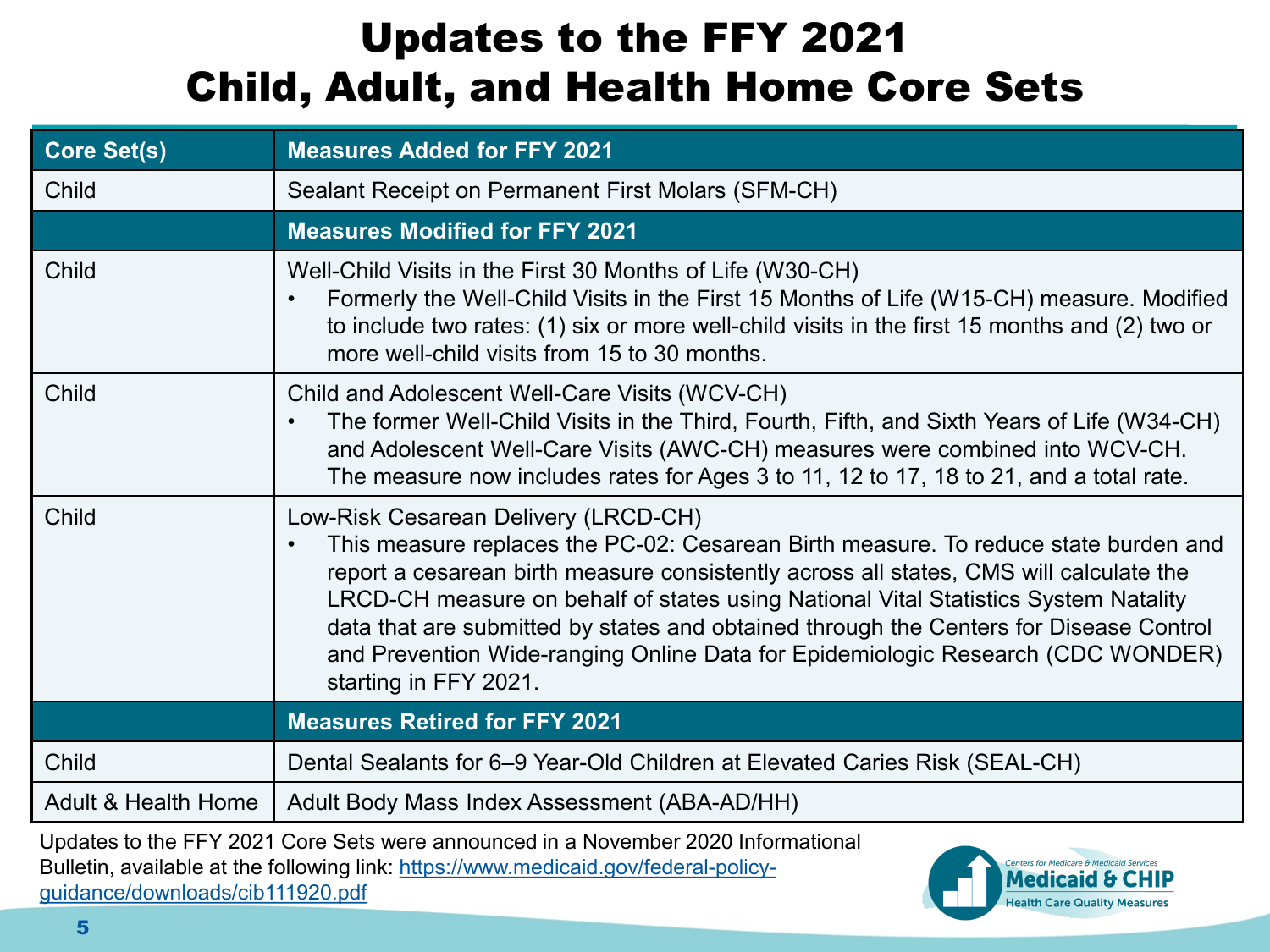#### New Child Core Set Measure: Sealant Receipt on Permanent First Molars (SFM-CH)

| <b>Description</b>     | Percentage of enrolled children who have ever received sealants on<br>permanent first molar teeth. Two rates are reported: (1) at least one<br>sealant and (2) all four molars sealed by the 10th birthdate.                                                                                                                                                                                             |
|------------------------|----------------------------------------------------------------------------------------------------------------------------------------------------------------------------------------------------------------------------------------------------------------------------------------------------------------------------------------------------------------------------------------------------------|
| <b>Measure Steward</b> | American Dental Association on behalf of the Dental Quality Alliance                                                                                                                                                                                                                                                                                                                                     |
| Data Source            | Administrative                                                                                                                                                                                                                                                                                                                                                                                           |
| Denominator            | Children who turn age 10 in the measurement year.                                                                                                                                                                                                                                                                                                                                                        |
| <b>Numerators</b>      | Numerator for Rate 1 (At Least One Sealant): The unduplicated<br>$\bullet$<br>number of enrolled children who received a sealant on at least one<br>permanent first molar tooth by the 10th birthdate.<br>Numerator for Rate 2 (All Four Molars Sealed): The unduplicated<br>$\bullet$<br>number of enrolled children who received sealants on all four<br>permanent first molars by the 10th birthdate. |

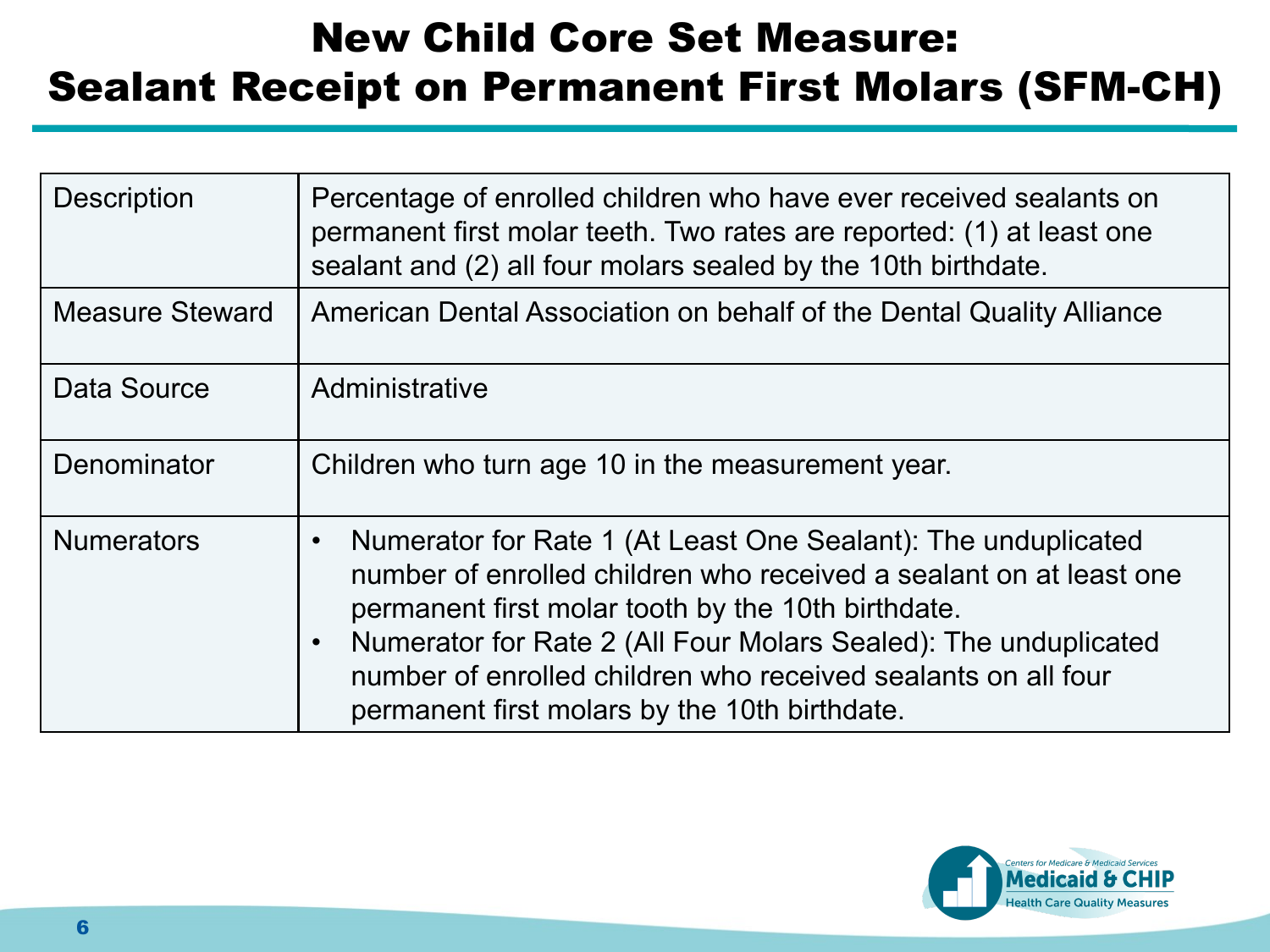### Sealant Receipt on Permanent First Molars (SFM-CH) (cont.)

- **Now available**: Resources to support state reporting of the new dental sealant measure for FFY 2021:
	- **TA Resource** on "Calculating the Sealant Receipt on Permanent First Molars Measure in the Child Core Set" is available at: [https://www.medicaid.gov/quality-of-care/downloads/sfm-ta](https://www.medicaid.gov/quality-of-care/downloads/sfm-ta-resource.pdf)resource.pdf.
	- **Sample SAS code** that can be adapted to states' data systems is available on request from [MACQualityTA@cms.hhs.gov.](mailto:MACQualityTA@cms.hhs.gov)

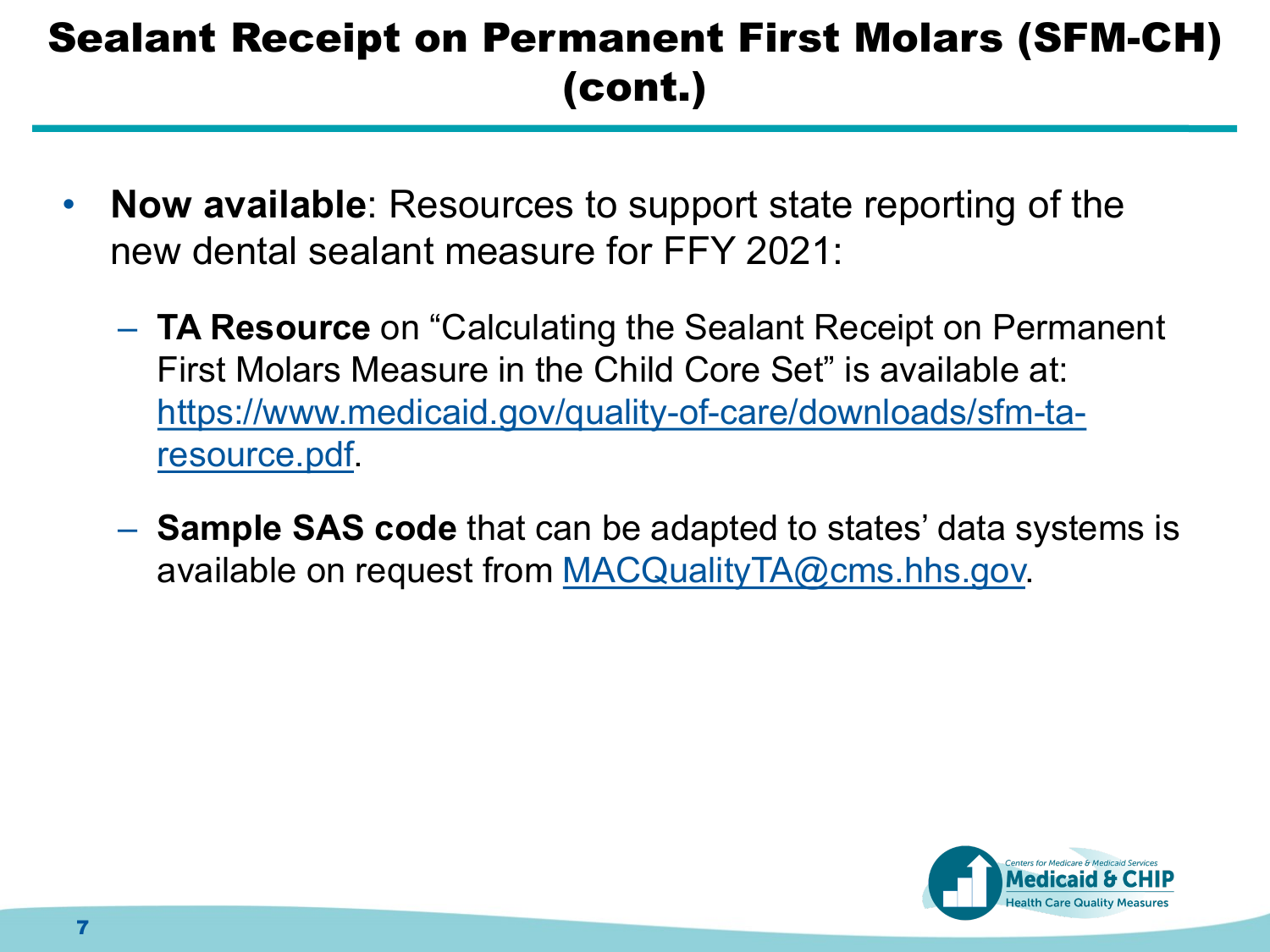#### Modified Child Core Set Measure: Well-Child Visits in the First 30 Months of Life (W30-CH)

| Summary of<br>Change                 | The Well-Child Visits in the First 30 Months of Life (W30-CH) measure is<br>adapted from the retired Well-Child Visits in the First 15 Months of Life<br>(W15-CH) measure.<br>The W30-CH measure includes two rates: (1) six or more well-child visits<br>in the first 15 months; and (2) two or more well-child visits from 15 to 30<br>months.                                                                                                                                                                                                                                                        |
|--------------------------------------|---------------------------------------------------------------------------------------------------------------------------------------------------------------------------------------------------------------------------------------------------------------------------------------------------------------------------------------------------------------------------------------------------------------------------------------------------------------------------------------------------------------------------------------------------------------------------------------------------------|
| <b>Measure</b><br><b>Description</b> | Percentage of children who had the following number of well-child visits<br>with a primary care practitioner (PCP) during the last 15 months. The<br>following rates are reported:<br>Well-Child Visits in the First 15 Months. Children who turned age 15<br>months during the measurement year who had six or more well-child<br>visits in the first 15 months of life.<br>Well-Child Visits for Age 15 Months-30 Months. Children who turned<br>age 30 months during the measurement year who had two or more<br>well-child visits between the 15 <sup>th</sup> and 30 <sup>th</sup> months of life. |
| <b>Measure Steward</b>               | National Committee for Quality Assurance (NCQA)                                                                                                                                                                                                                                                                                                                                                                                                                                                                                                                                                         |

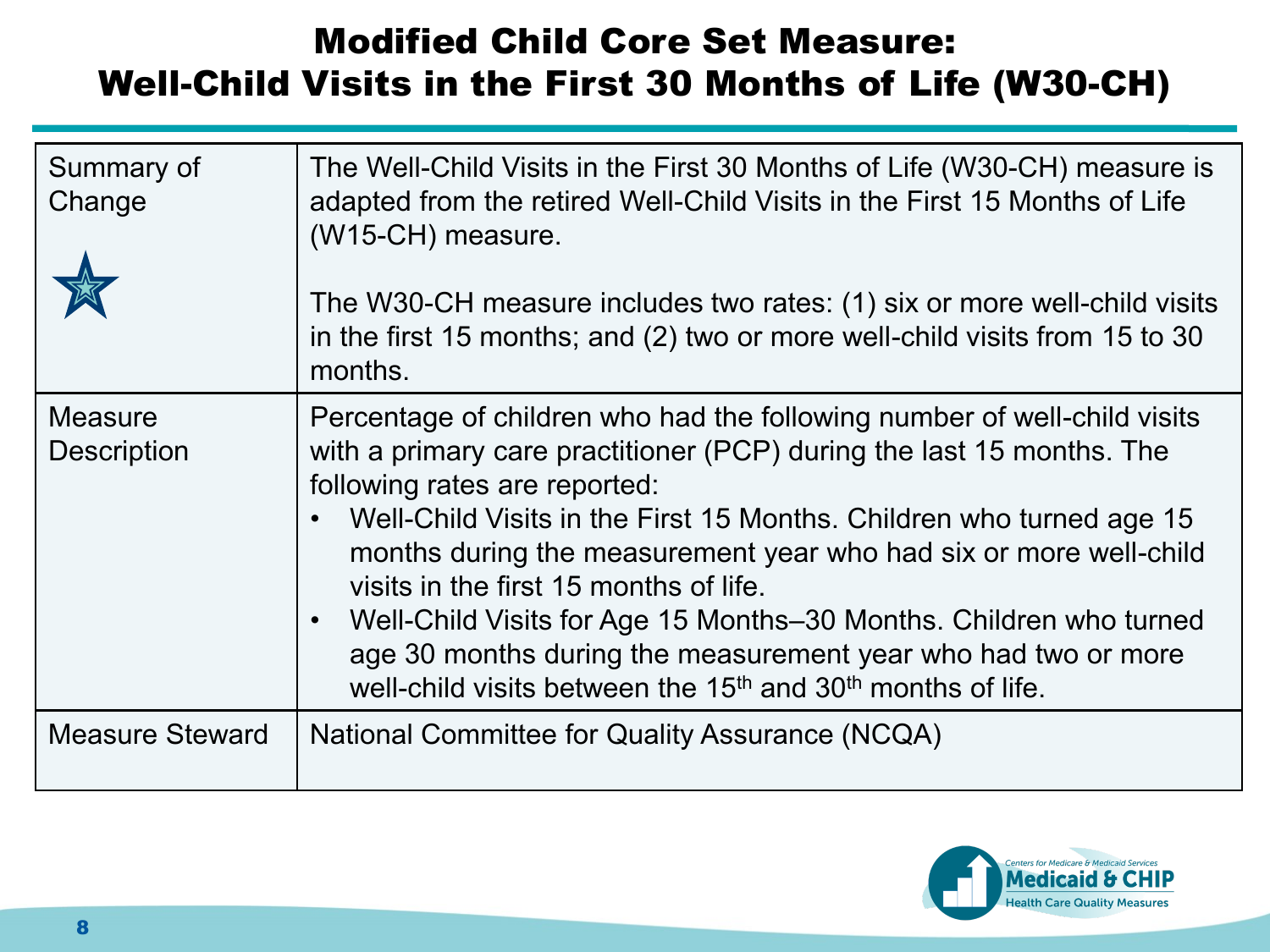#### Modified Child Core Set Measure: Well-Child Visits in the First 30 Months of Life (W30-CH) (cont.)

| Data Source       | Administrative                                                                                                                                                                                                                                                                                                                                                                                                                                                                                                                                                      |
|-------------------|---------------------------------------------------------------------------------------------------------------------------------------------------------------------------------------------------------------------------------------------------------------------------------------------------------------------------------------------------------------------------------------------------------------------------------------------------------------------------------------------------------------------------------------------------------------------|
| Denominator       | Rate 1 – Well-Child Visits in the First 15 Months: Children who turn<br>$\bullet$<br>age 15 months during the measurement year.<br>Rate 2 – Well-Child Visits for Age 15 Months–30 Months: Children<br>$\bullet$<br>who turn age 30 months during the measurement year.                                                                                                                                                                                                                                                                                             |
| <b>Numerators</b> | Rate 1 – Well-Child Visits in the First 15 Months: Six or more well-<br>$\bullet$<br>child visits* on different dates of service on or before the 15-month<br>birthday.<br>Rate 2 – Well-Child Visits for Age 15 Months–30 Months: Two or more<br>$\bullet$<br>well-child visits <sup>*</sup> on different dates of service between the child's 15-<br>month birthday plus 1 day and the 30-month birthday.<br>* The well-child visit must occur with a primary care practitioner (PCP), but<br>the PCP does not have to be the practitioner assigned to the child. |

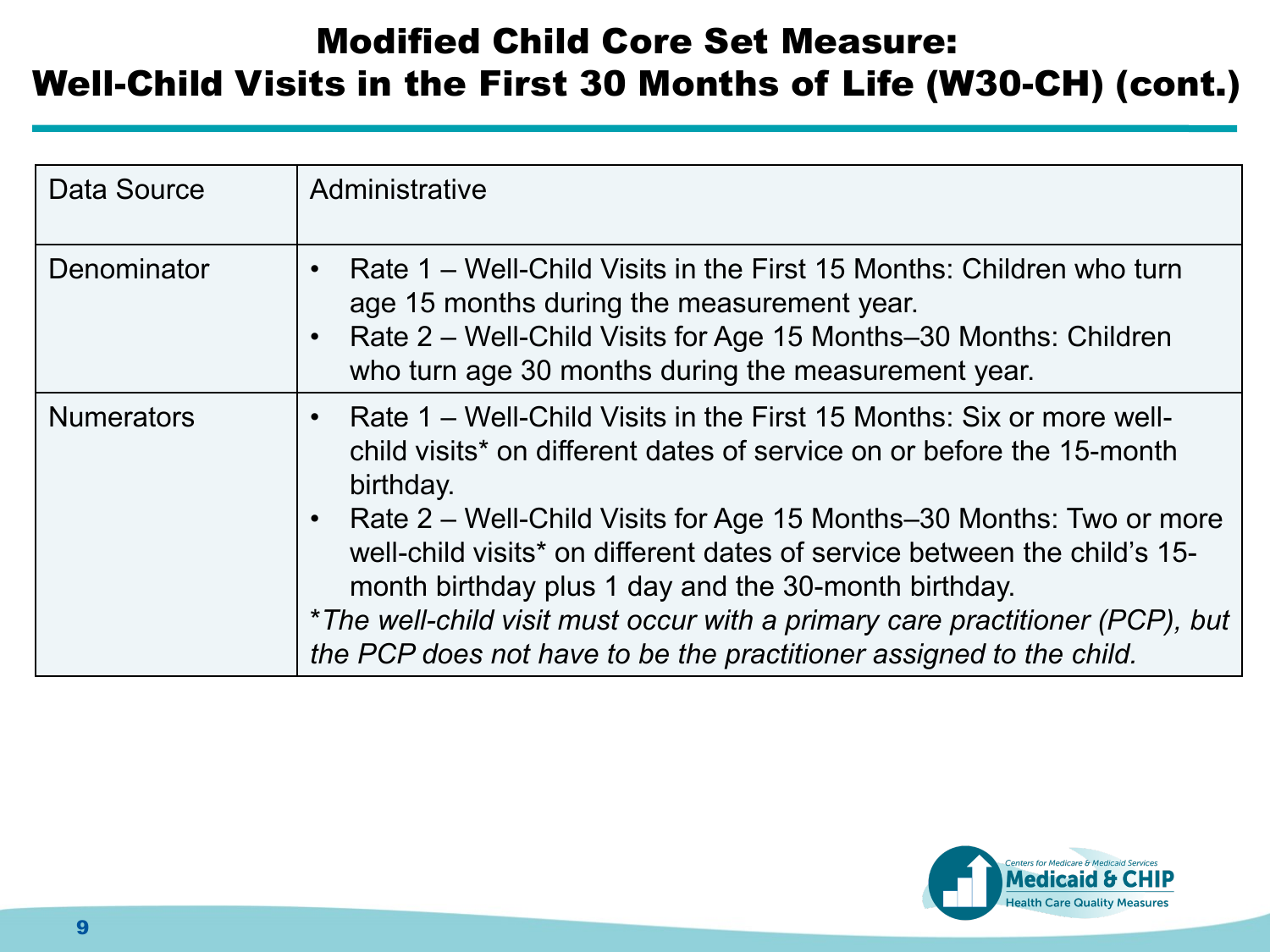#### Modified Child Core Set Measure: Child and Adolescent Well-Care Visits (WCV-CH)

| Summary of<br>Change                 | The Child and Adolescent Well-Care Visits (WCV-CH) measure is<br>adapted from the retired Well-Child Visits in the Third, Fourth, Fifth, and<br>Sixth Years of Life (W34-CH) and Adolescent Well-Care Visits (AWC-CH)<br>measures. The WCV-CH measure includes rates for Ages 3 to 11, 12 to<br>17, 18 to 21, and a total rate. |
|--------------------------------------|---------------------------------------------------------------------------------------------------------------------------------------------------------------------------------------------------------------------------------------------------------------------------------------------------------------------------------|
| <b>Measure</b><br><b>Description</b> | Percentage of children ages 3 to 21 who had at least one comprehensive<br>well-care visit with a primary care practitioner (PCP) or an<br>obstetrician/gynecologist (OB/GYN) during the measurement year.                                                                                                                       |
| <b>Measure Steward</b>               | National Committee for Quality Assurance (NCQA)                                                                                                                                                                                                                                                                                 |
| Data Source                          | Administrative                                                                                                                                                                                                                                                                                                                  |
| Denominator                          | Beneficiaries ages 3 to 21 as of December 31 of the measurement year.                                                                                                                                                                                                                                                           |
| <b>Numerator</b>                     | Beneficiaries with one or more well-care visits* during the measurement<br>year.<br>*The well-care visit must occur with a PCP or an OB/GYN, but the<br>practitioner does not have to be the practitioner assigned to the child.                                                                                                |

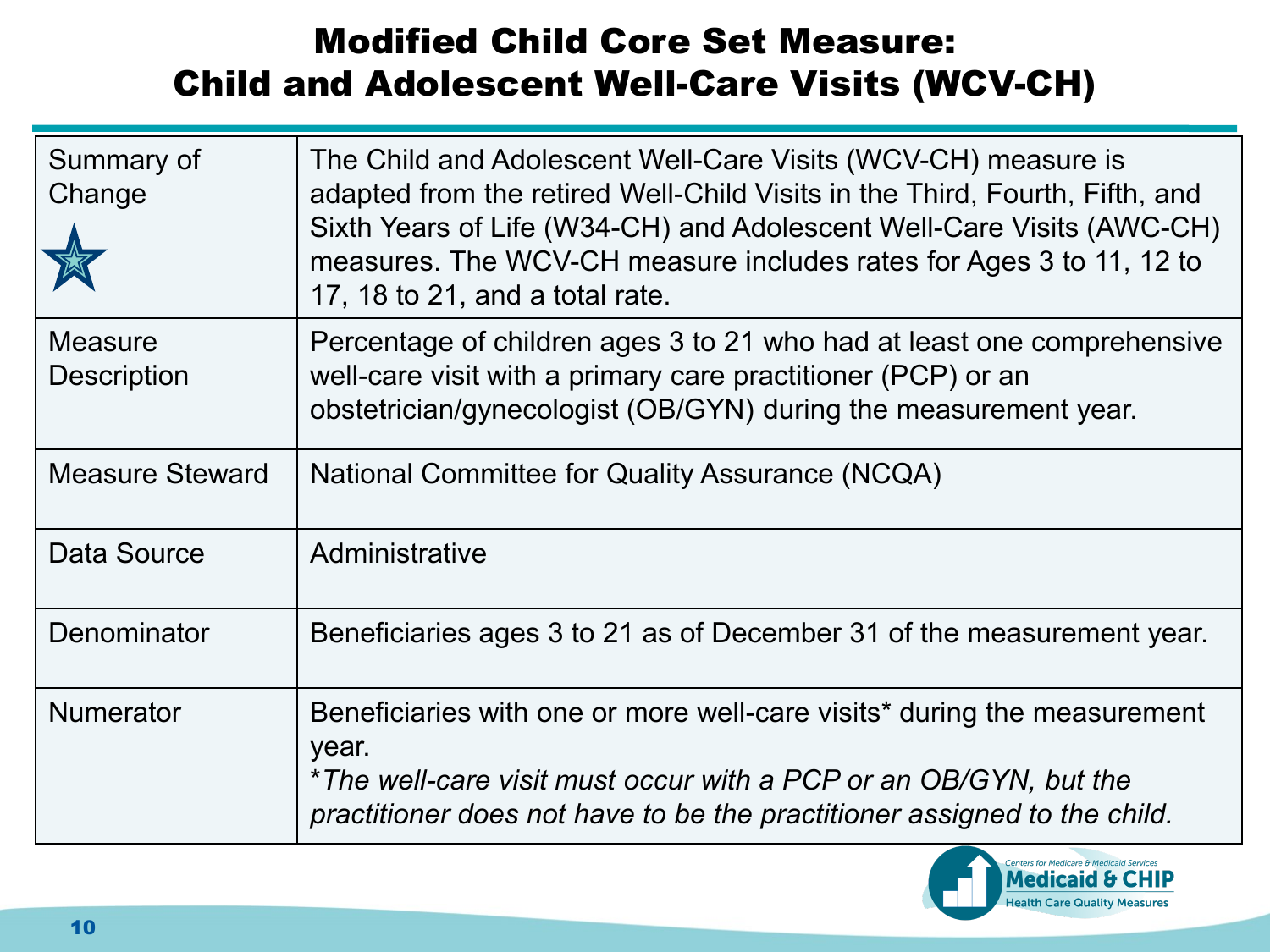### Modified Child Core Set Measure: Low-Risk Cesarean Delivery (LRCD-CH)

| <b>Description</b>     | Percentage of nulliparous (first birth), term (37 or more completed weeks<br>based on the obstetric estimate), singleton (one fetus), in a cephalic<br>presentation (head-first) births delivered by cesarean during the<br>measurement year.                                                                                                                                                                                                                |
|------------------------|--------------------------------------------------------------------------------------------------------------------------------------------------------------------------------------------------------------------------------------------------------------------------------------------------------------------------------------------------------------------------------------------------------------------------------------------------------------|
| <b>Measure Steward</b> | Centers for Disease Control and Prevention (CDC)                                                                                                                                                                                                                                                                                                                                                                                                             |
| Data Source            | CMS will calculate a state-level rate for all states using natality data<br>submitted by states and compiled by the National Center for Health<br>Statistics (NCHS).                                                                                                                                                                                                                                                                                         |
| Denominator            | The number of resident live births in the state in the reporting period with<br>Medicaid as the principal source of payment for the delivery. The following<br>additional criteria must be met:<br>The birth is a first live birth<br>$\bullet$<br>Fetal presentation is "Cephalic" (head-first)<br>$\bullet$<br>The obstetric estimate of gestational age is greater than or equal to 37<br>$\bullet$<br>weeks<br><b>Plurality is "Single"</b><br>$\bullet$ |
| <b>Numerator</b>       | The number of resident live births in the state with Medicaid as the<br>principal source of payment for the delivery and that have a Delivery<br>Method of "Cesarean" on the birth certificate.                                                                                                                                                                                                                                                              |

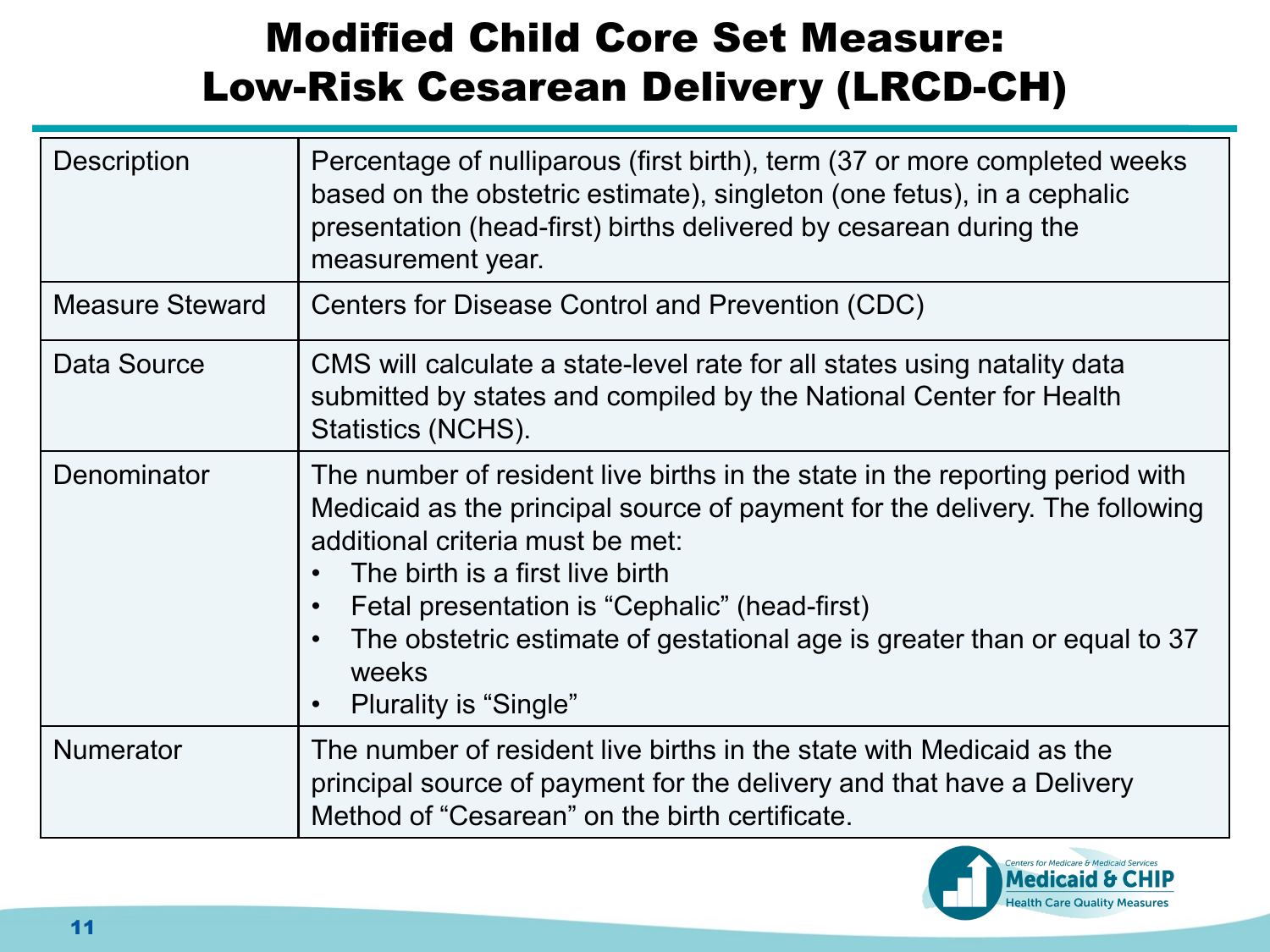### FFY 2021 Measure Specification Updates

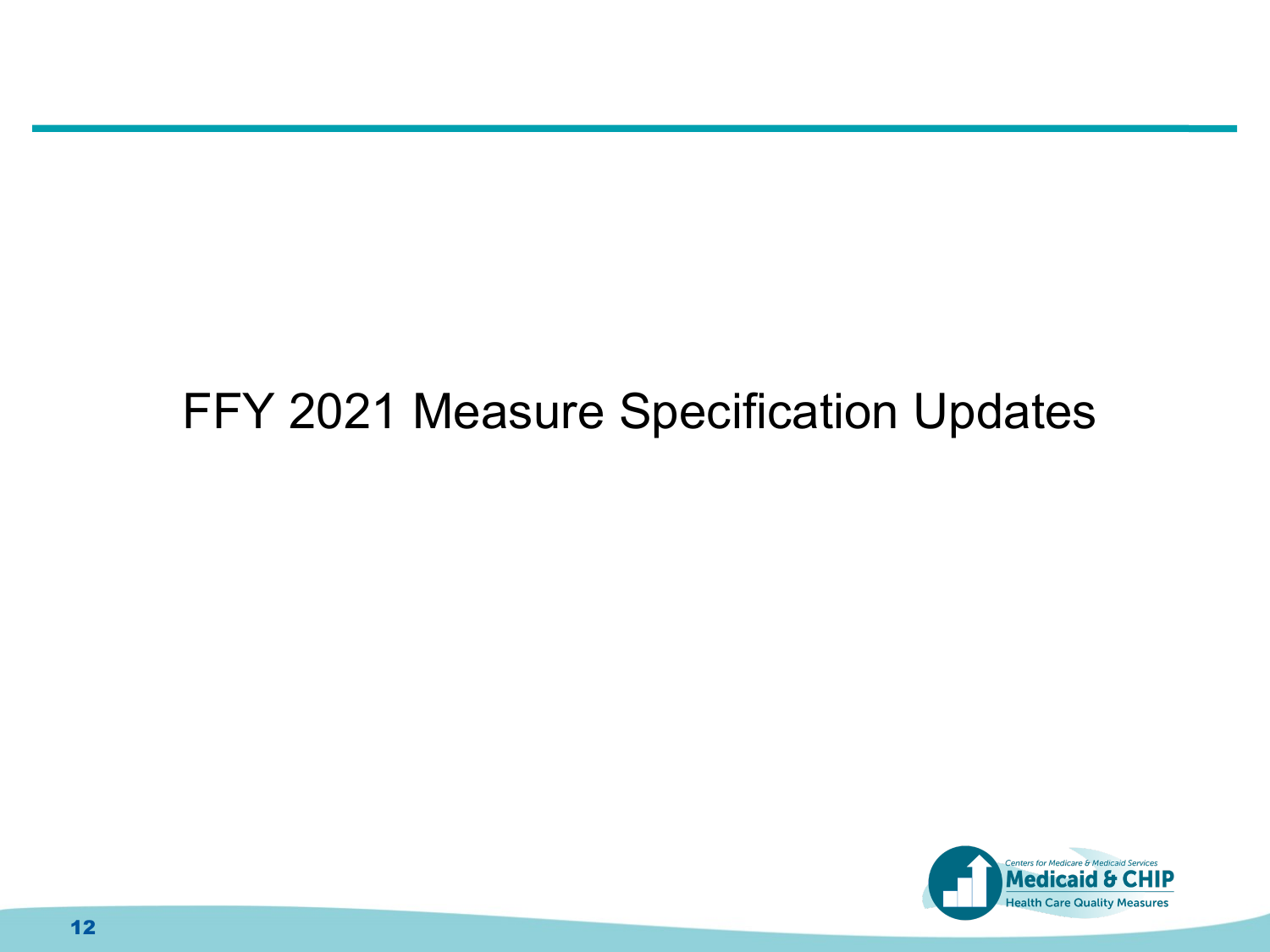### Cross-cutting Measure Specification Updates

- Updated guidance related to telehealth including:
	- Added new and expanded allowances for telehealth, telephone, evisits, and/or virtual check-ins to the following HEDIS measures:
		- ADD-CH, AMM-AD, AMR-AD/CH, APP-CH, BCS-AD, CBP-AD/HH, FUH-CH/AD/HH, FUM-AD, HPC-AD, HPCMI-AD, PCR-AD/HH, PPC-CH/AD, SAA-AD, SSD-AD, W30-CH, WCC-CH, WCV-CH
	- Developed a new resource summarizing telehealth allowances in all Core Set measures, available at [https://www.medicaid.gov/medicaid/quality-of](https://www.medicaid.gov/medicaid/quality-of-care/downloads/telehealth-ta-resource.pdf)care/downloads/telehealth-ta-resource.pdf.
	- Refer to each measure specification for more information about the type of telehealth that is allowed, and which services can be provided through telehealth.
- Added palliative care as a required exclusion to the following measures:
	- BCS-AD, CBP-AD/HH, CCS-AD, HPC-AD, HPCMI-AD

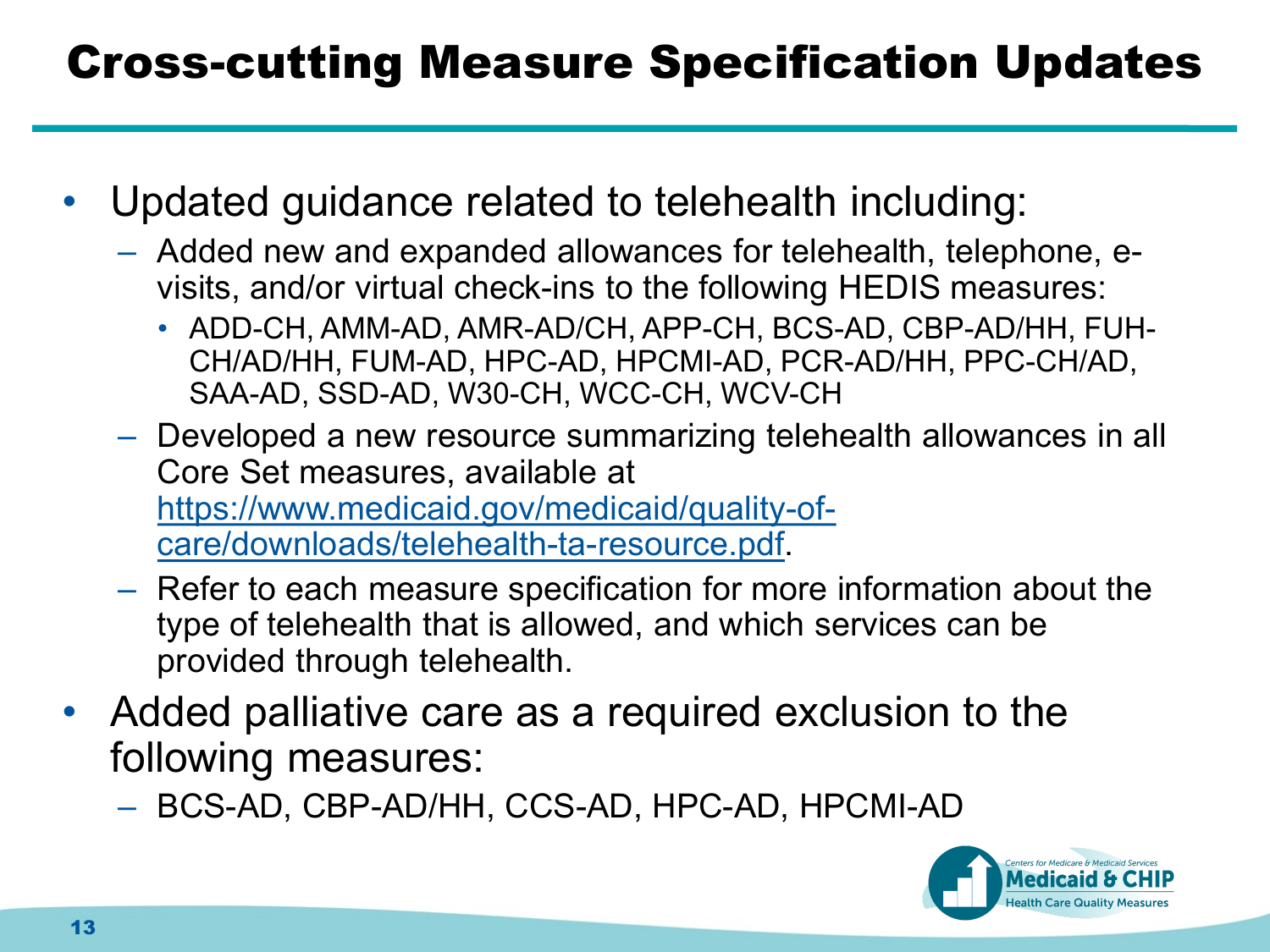#### Measure-specific Updates: Screening for Depression and Follow-Up Plan (CDF-CH, CDF-AD, and CDF-HH)

#### **. Previous (FFY 2020) Current (FFY 2021)**

Numerator Beneficiaries screened for depression using an ageappropriate standardized depression screening tool and, if positive, a follow-up plan is documented on the date of the positive screen.

Beneficiaries screened for depression on the date of the encounter or 14 days prior to the date of the encounter using an age-appropriate standardized depression screening tool and, if positive, a follow-up plan is documented on the date of the eligible encounter.

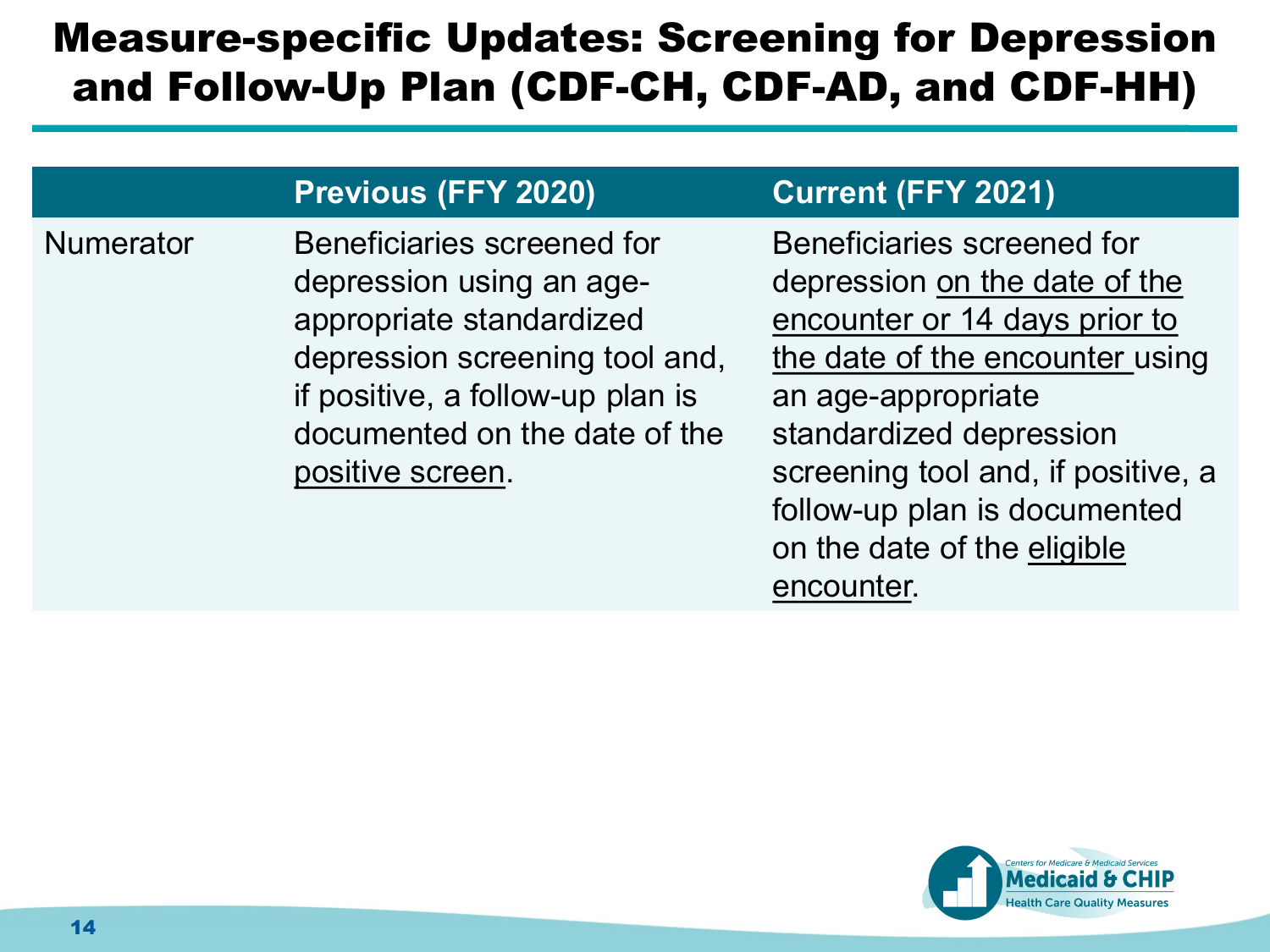#### Measure-specific Updates: Controlling High Blood Pressure (CBP-AD and CBP-HH)

|                                                | <b>Previous (FFY 2020)</b>                                                                                                                                                                                                                           | <b>Current (FFY 2021)</b>                                                                                                                                                                                                            |
|------------------------------------------------|------------------------------------------------------------------------------------------------------------------------------------------------------------------------------------------------------------------------------------------------------|--------------------------------------------------------------------------------------------------------------------------------------------------------------------------------------------------------------------------------------|
| Event/diagnosis                                | Beneficiaries who had at least<br>two visits on different dates of<br>service with a diagnosis of<br>hypertension during the<br>measurement year or the year<br>prior to the measurement year.                                                       | Beneficiaries who had at least<br>two visits on different dates of<br>service with a diagnosis of<br>hypertension on or between<br>January 1 of the year prior to<br>the measurement year and<br>June 30 of the measurement<br>year. |
| <b>Numerator</b><br>(medical record<br>review) | • Exclude all blood pressure<br>(BP) readings reported or<br>taken by the beneficiary<br>Only allow BP readings from<br>$\bullet$<br>electronic remote monitoring<br>devices if results were<br>digitally stored and<br>transmitted to the provider. | Allow BP readings taken by a<br>beneficiary using a digital<br>device, including beneficiary-<br>reported results from a remote<br>monitoring device.                                                                                |

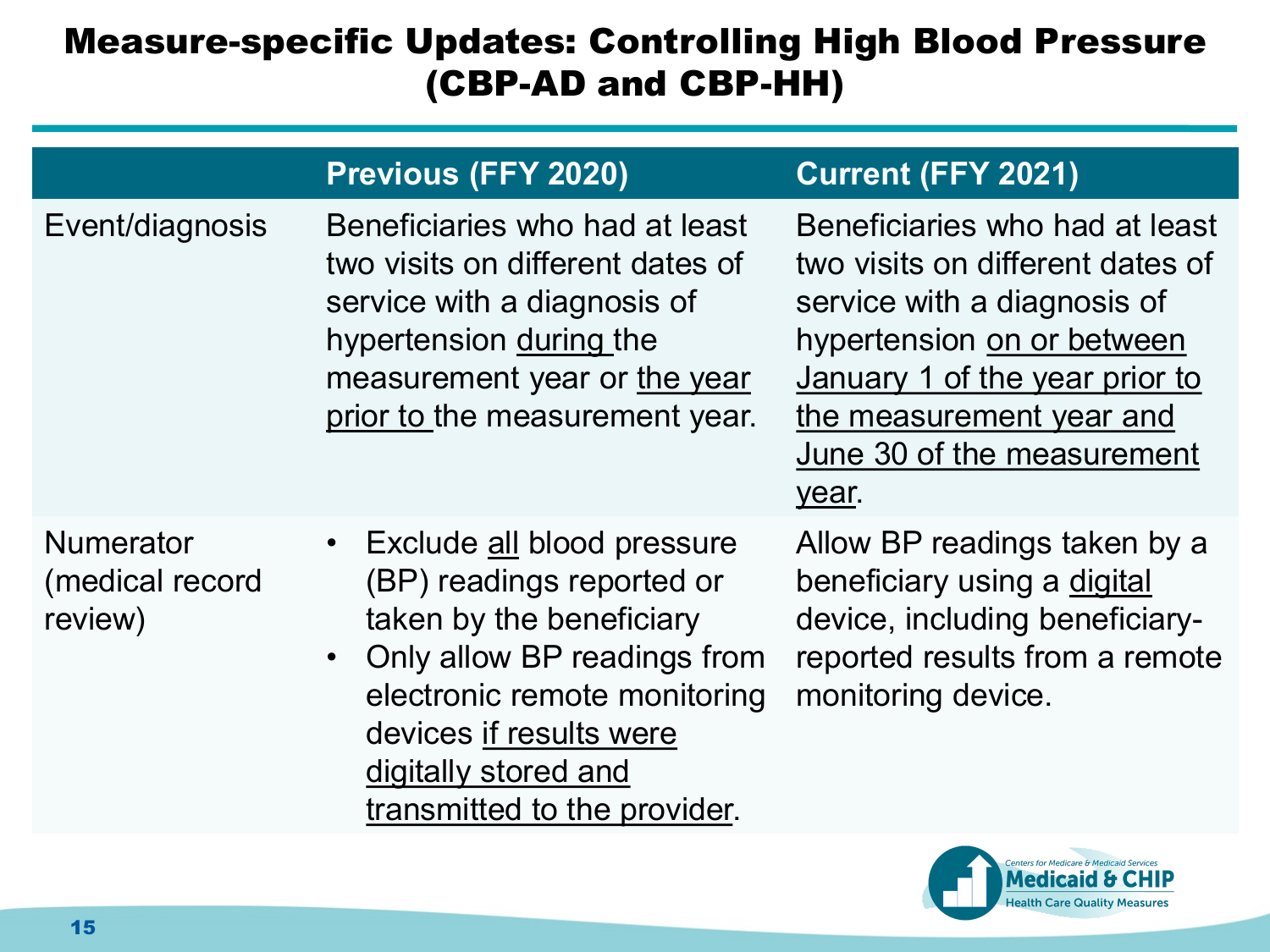#### Measure-specific Updates: Consumer Assessment of Healthcare Providers and Systems (CAHPS) Health Plan Survey 5.1H

- Updated measures to include the new CAHPS Health Plan Survey 5.1H Questionnaire (Medicaid), which reflects phone and video encounters in addition to in-person visits:
	- CAHPS Health Plan Survey 5.1H Child Version Including Medicaid and Children with Chronic Conditions Supplemental Items (CPC-CH)
	- CAHPS Health Plan Survey 5.1H Adult Version (Medicaid) (CPA-AD)

|                                                        | <b>Previous (FFY 2020)</b>                                                                                                  | <b>Current (FFY 2021)</b>                                                                                               |
|--------------------------------------------------------|-----------------------------------------------------------------------------------------------------------------------------|-------------------------------------------------------------------------------------------------------------------------|
| <b>Questionnaire Version</b>                           | <b>CAHPS® Health Plan</b><br>Survey 5.0H Child/Adult<br>Questionnaire                                                       | <b>CAHPS® Health Plan</b><br>Survey 5.1H Child/Adult<br>Questionnaire                                                   |
| <b>Example question</b><br>(Adult Questionnaire<br>#5) | In the last 6 months, did you<br>make any appointments for<br>a check-up or routine care<br>at a doctor's office or clinic? | In the last 6 months, did you<br>make any in person, phone,<br>or video appointments for a<br>check-up or routine care? |

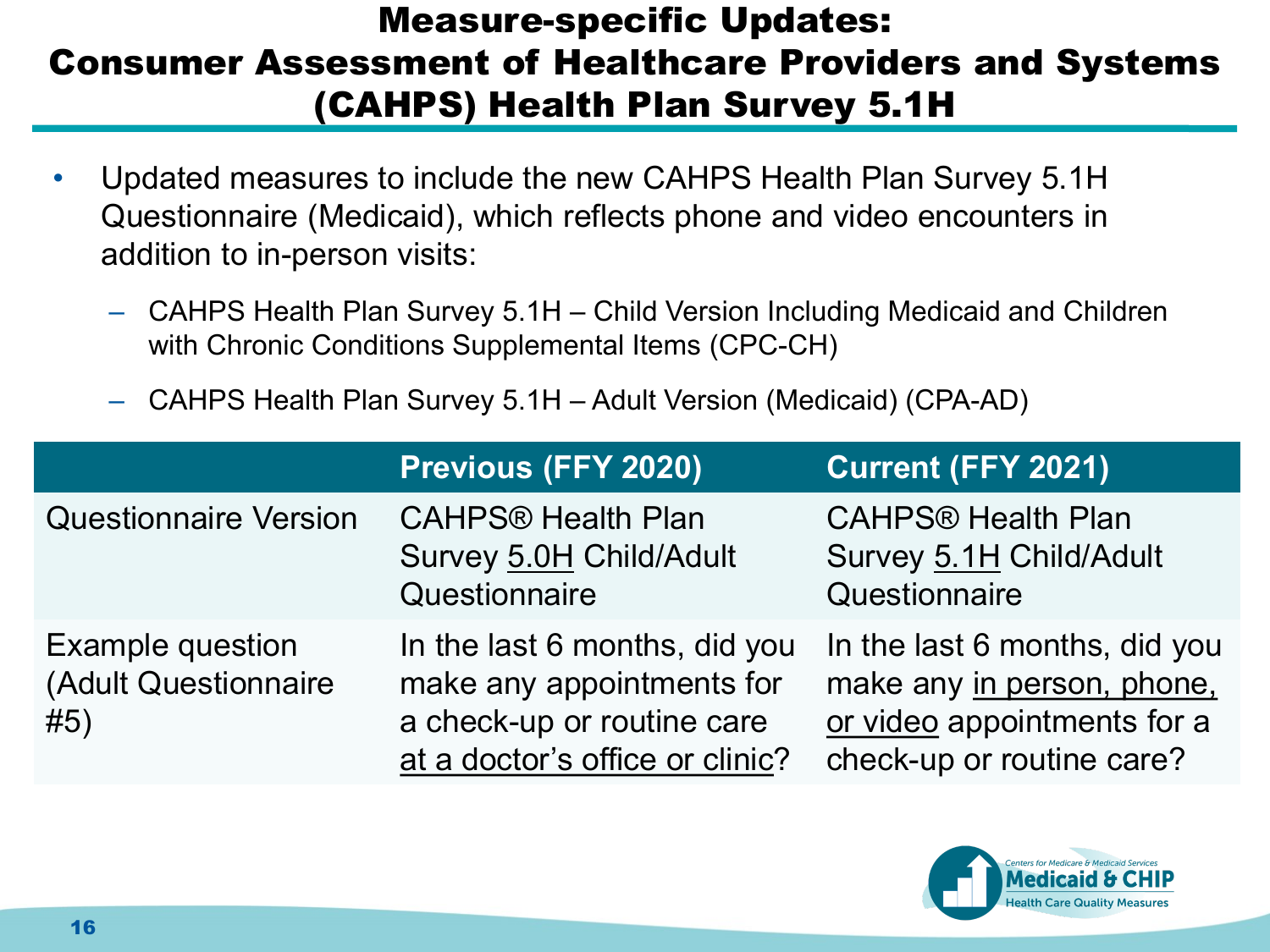#### Measure-specific Updates: Follow-Up After Hospitalization for Mental Illness (FUH-CH, FUH-AD, and FUH-HH)

- Removed the Mental Health Practitioner Value Set in the Numerators section.
	- Clarified that states must develop their own methods to identify mental health providers using the "Definitions of Medicaid/CHIP Core Set Practitioner Types" in the 2021 Resource Manuals.
- Removed the mental health provider requirement for followup visits for (1) intensive outpatient encounters, (2) partial hospitalizations, (3) community mental health visits, and (4) electroconvulsive therapy in selected settings.
	- These four types of follow-up visits may be provided by any provider type.

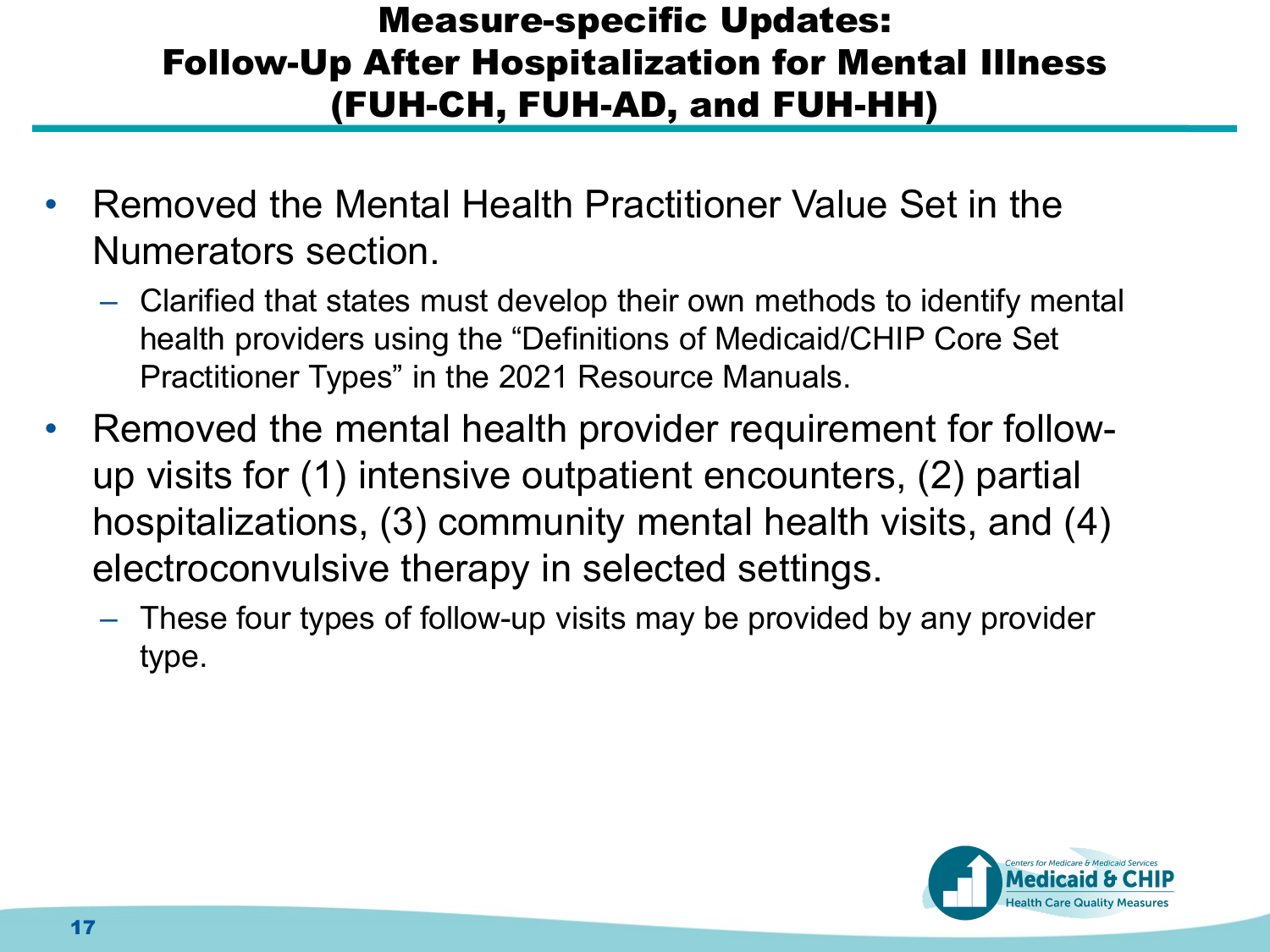### Use of Alternate Data Sources for FFY 2021 Core Set Reporting

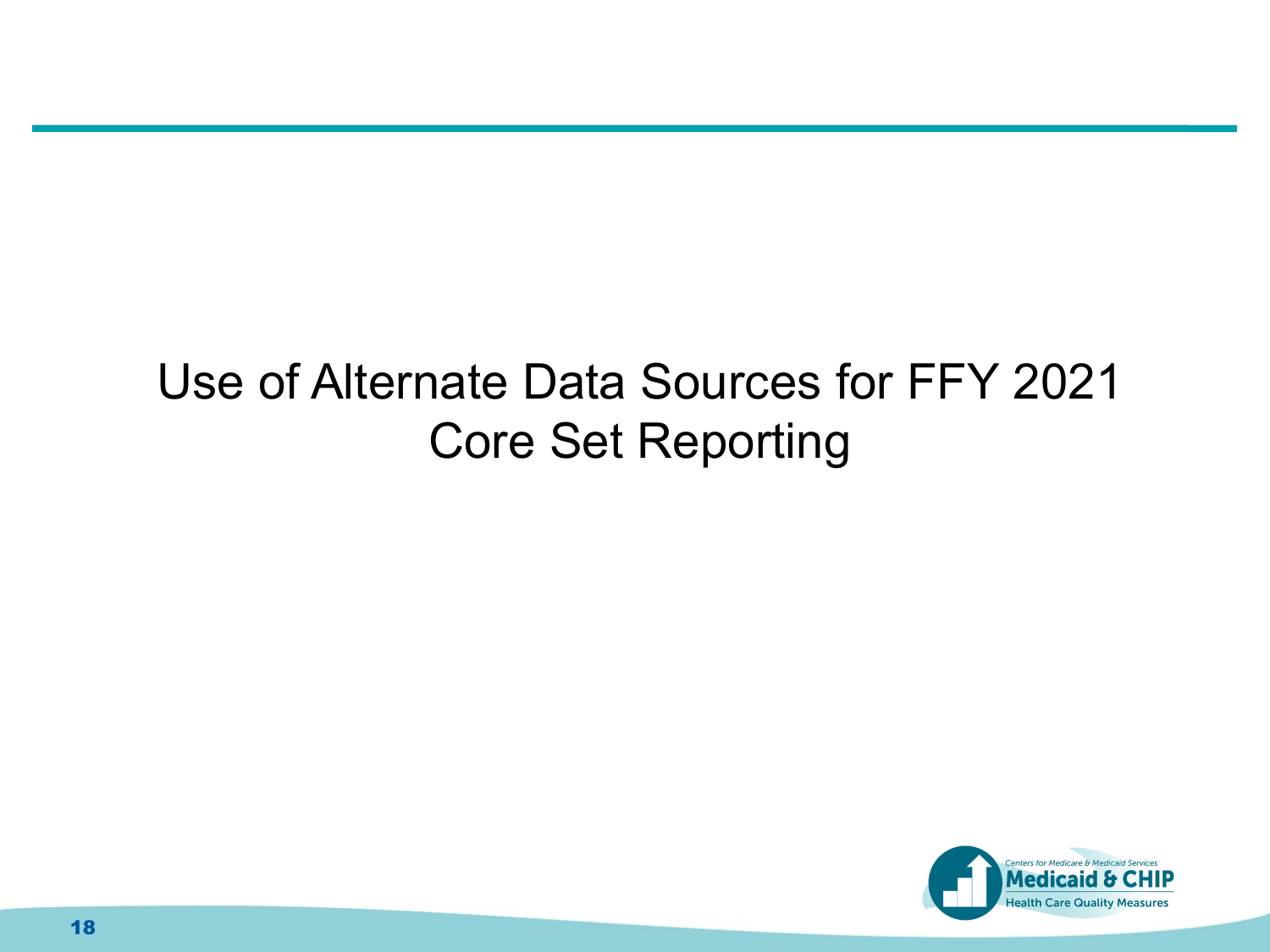#### Alternate Data Source: LBW-CH and LRCD-CH

- To reduce state burden and streamline reporting, CMS will calculate the **Live Births Weighing Less than 2,500 Grams (LBW-CH)** and **Low-Risk Cesarean Delivery (LRCD-CH**) measures for states using natality data submitted by states and compiled by the National Center for Health Statistics (NCHS) in the CDC's Wide-ranging Online Data for Epidemiologic Research (CDC WONDER).
	- For FFY 2019 and FFY 2020, states were given the option to use the state-calculated rate or the CMS-calculated rate for LBW-CH.
	- For FFY 2021, CMS will calculate the LBW-CH and LRCD-CH measures for all states.

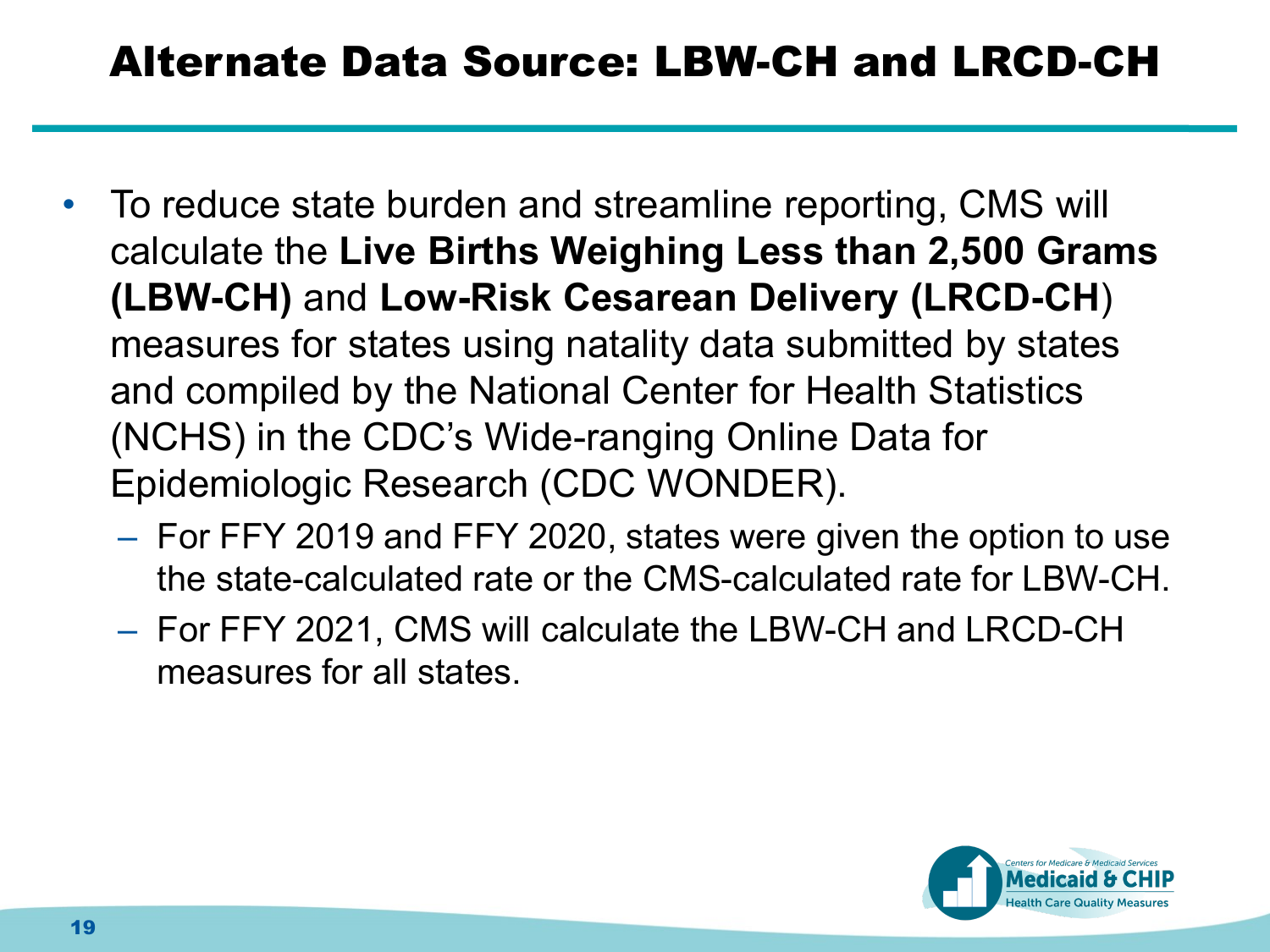### Alternate Data Source: LBW-CH and LRCD-CH (cont.)

- CMS will send states a preview of the LRCD-CH measure in **summer 2021**, which will be calculated using calendar year 2019 natality data.
	- These data will not be publicly reported.
- CMS will send states a preview of the LBW-CH and LRCD-CH measure in **spring 2022**, which will be calculated using calendar year 2020 natality data.
	- These data will be publicly reported for FFY 2021.

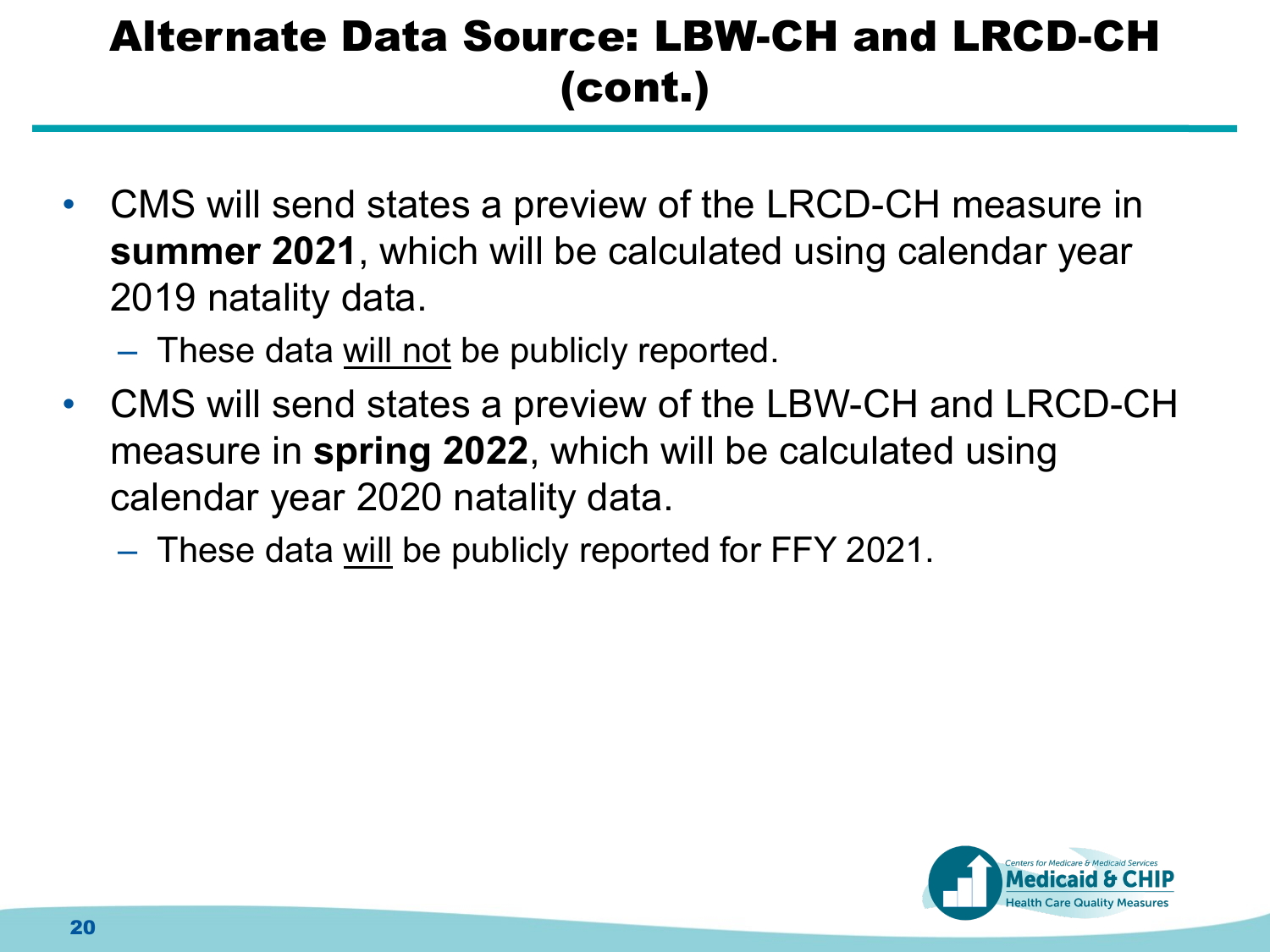### Alternate Data Source: NCIDDS-AD

- The National Core Indicators (NCI®) Survey (NCIDDS-AD) was added to the Adult Core Set in 2020. The survey provides information on beneficiaries' experience and selfreported outcomes of long-term services and supports for individuals with intellectual and developmental disabilities (I/DD) and their families.
- State agencies voluntarily submit the NCI In-Person Survey results to the NCI National Team using the Online Data Entry System (ODESA).
- State agencies that submit data in ODESA will be invited to approve the sharing of NCI In-Person survey data with CMS for the purpose of including it in FFY 2021 Adult Core Set reporting.
- CMS will send states a preview of the data for FFY 2021 Core Set reporting in **spring 2022**.

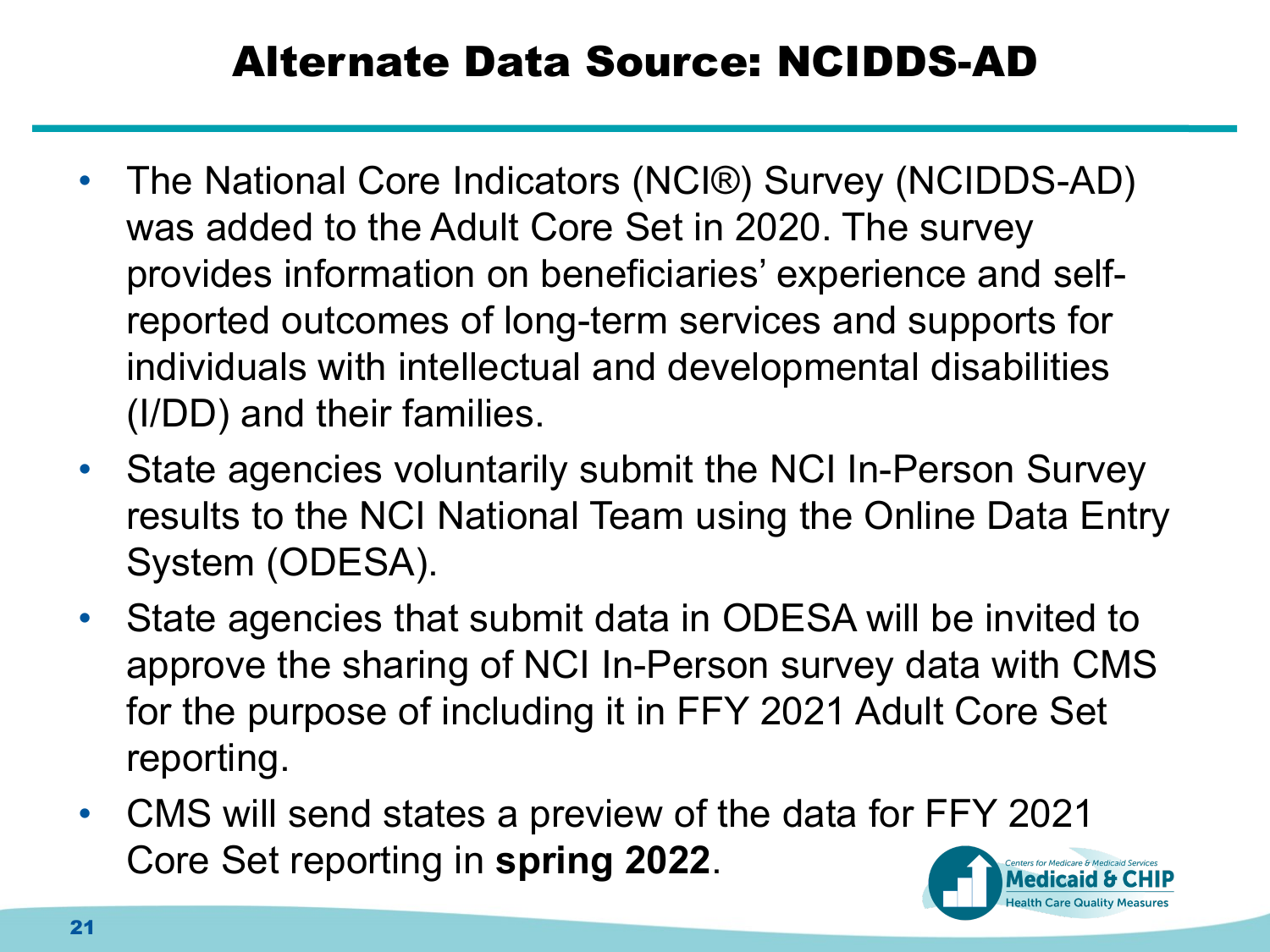#### Alternate Data Source: PDENT-CH

- The Preventive Dental Services (PDENT-CH) Child Core Set measure has historically been derived from the state-reported Form CMS-416.
- Beginning with **FFY 2020 reporting**, states that met specified standards for Transformed Medicaid Statistical Information System (T-MSIS) and T-MSIS Analytic Files (TAF) data quality and completeness have the option to allow CMS to generate Form CMS-416T on their behalf using data from the TAF.
- For **FFY 2021 reporting**, states that are eligible to opt-in will receive a CMS-generated report in **spring 2022**. States will be asked to determine whether they will opt-in for TAF-based reporting by the April 1 EPSDT reporting deadline.
- CMS is exploring the use of T-MSIS to calculate other Core Set measures and will be reaching out to states in the coming months.

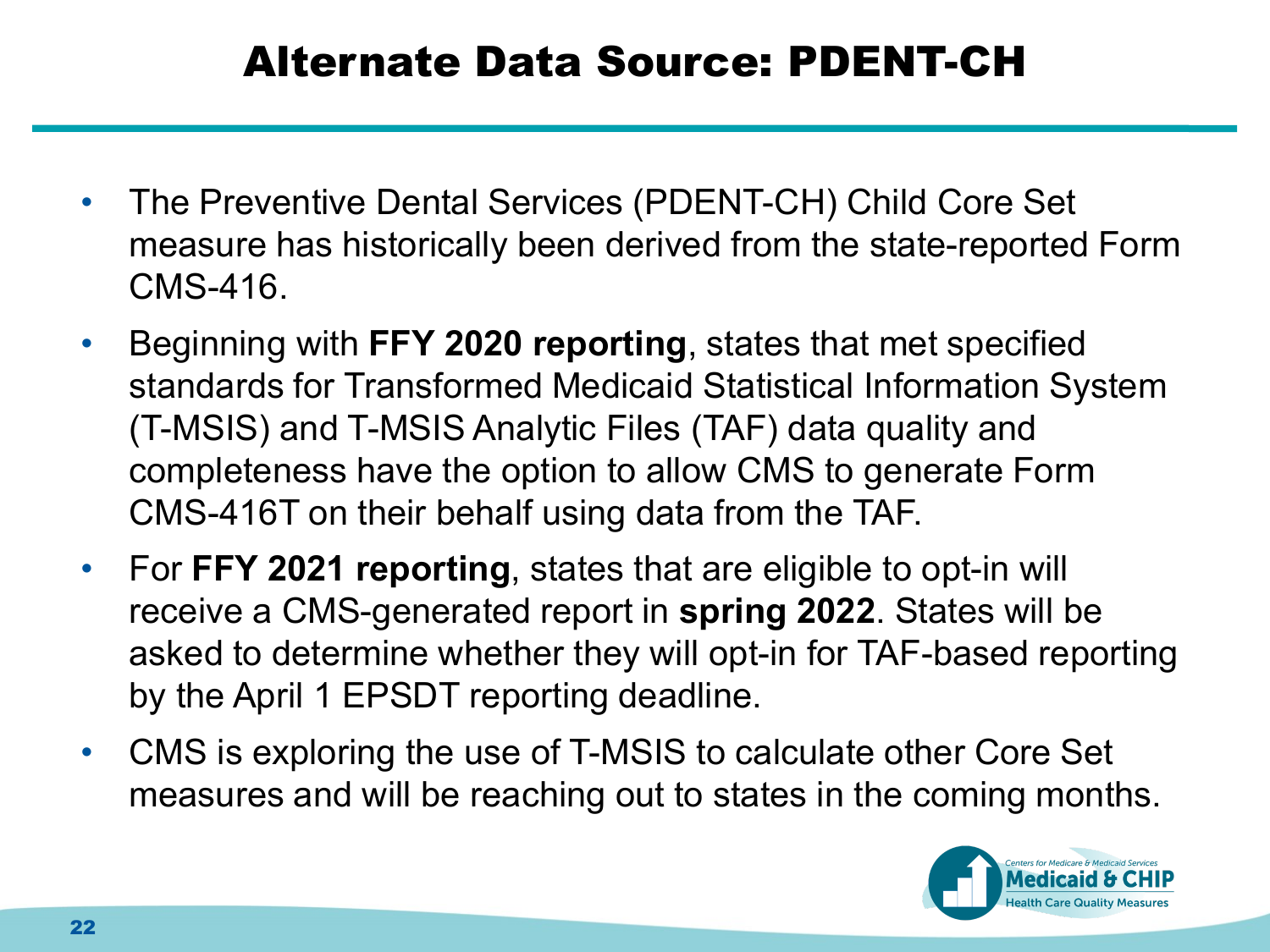- The Center for Medicaid and CHIP Services (CMCS) is collaborating with the Agency for Healthcare Research and Quality (AHRQ) to use data from the **AHRQ CAHPS Health Plan Survey Database** to streamline reporting of the CPA-AD, CPC-CH, FVA-AD, and MSC-AD measures.
- All Medicaid and CHIP state agencies and health plans are encouraged to submit CAHPS Health Plan Survey data to the 2021 AHRQ CAHPS Database between **June 14 and July 16, 2021. These data correspond to the FFY 2021 Core Set reporting cycle.**
- CMS plans to use data from the AHRQ CAHPS Database for public reporting of Core Set measures in future reporting years and will reach out to states with updates and more information about these plans.
- States and plans that submit their data to the AHRQ CAHPS Database will receive a private, customized Excel feedback report showing their CAHPS survey results compared to overall results in the Database.
- For more information on the AHRQ CAHPS Database, please visit <https://www.ahrq.gov/cahps/cahps-database/index.html> or contact us at [MAC-CAHPS-TA@mathematica-mpr.com](mailto:MAC-CAHPS-TA@mathematica-mpr.com).

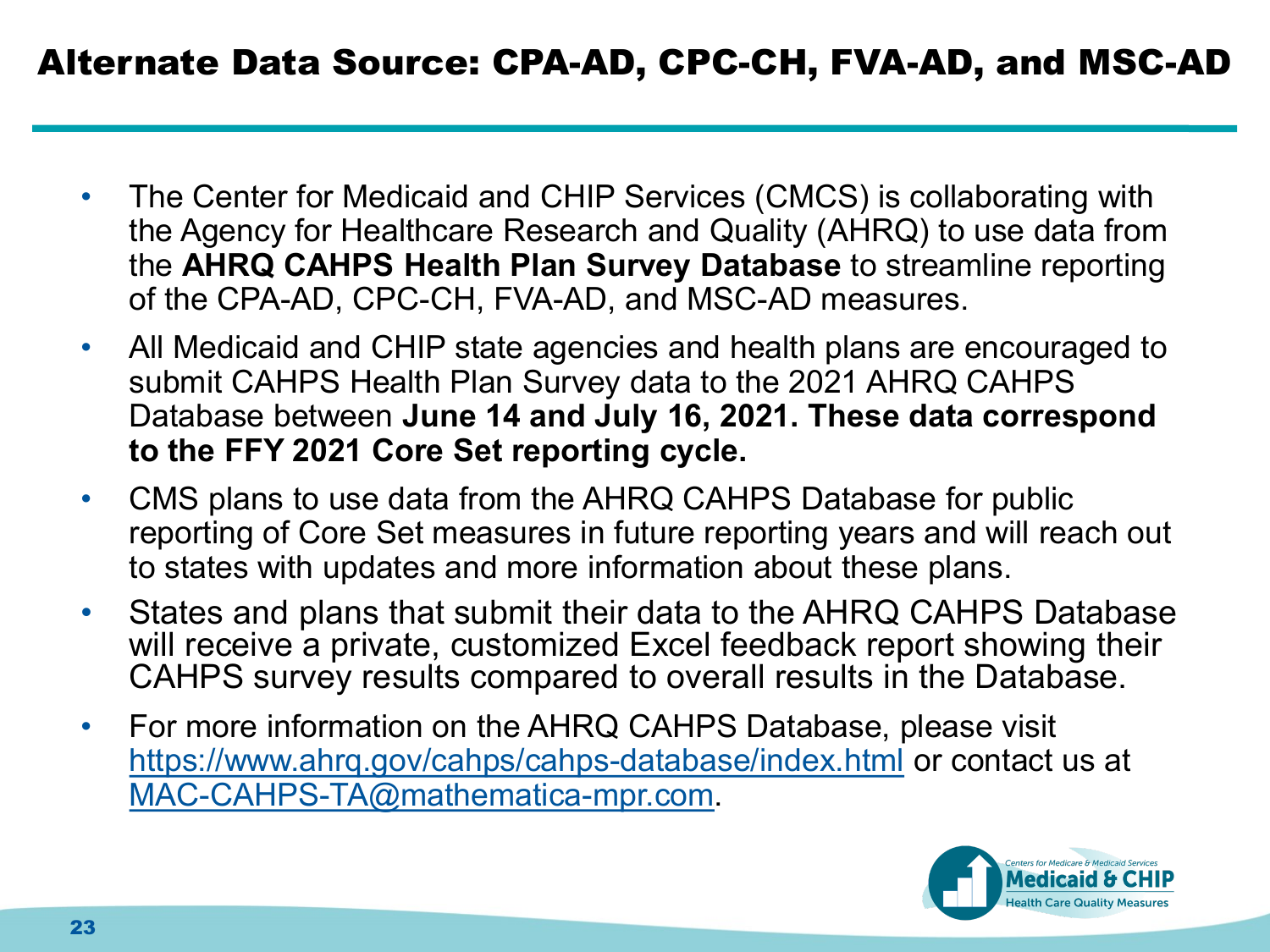#### Alternate Data Sources: Timeline for FFY 2021 Reporting

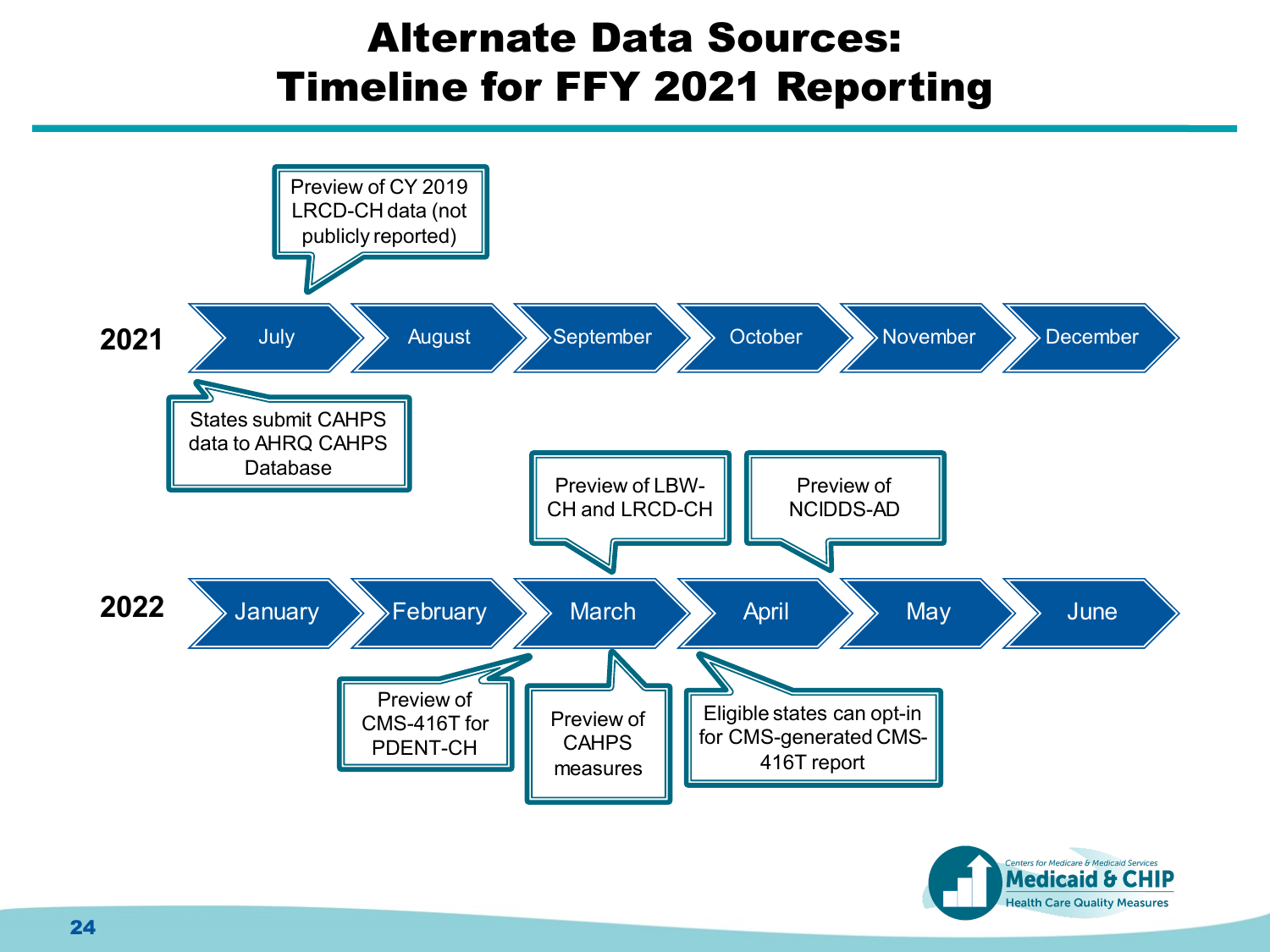### FFY 2021 Data Quality Priorities

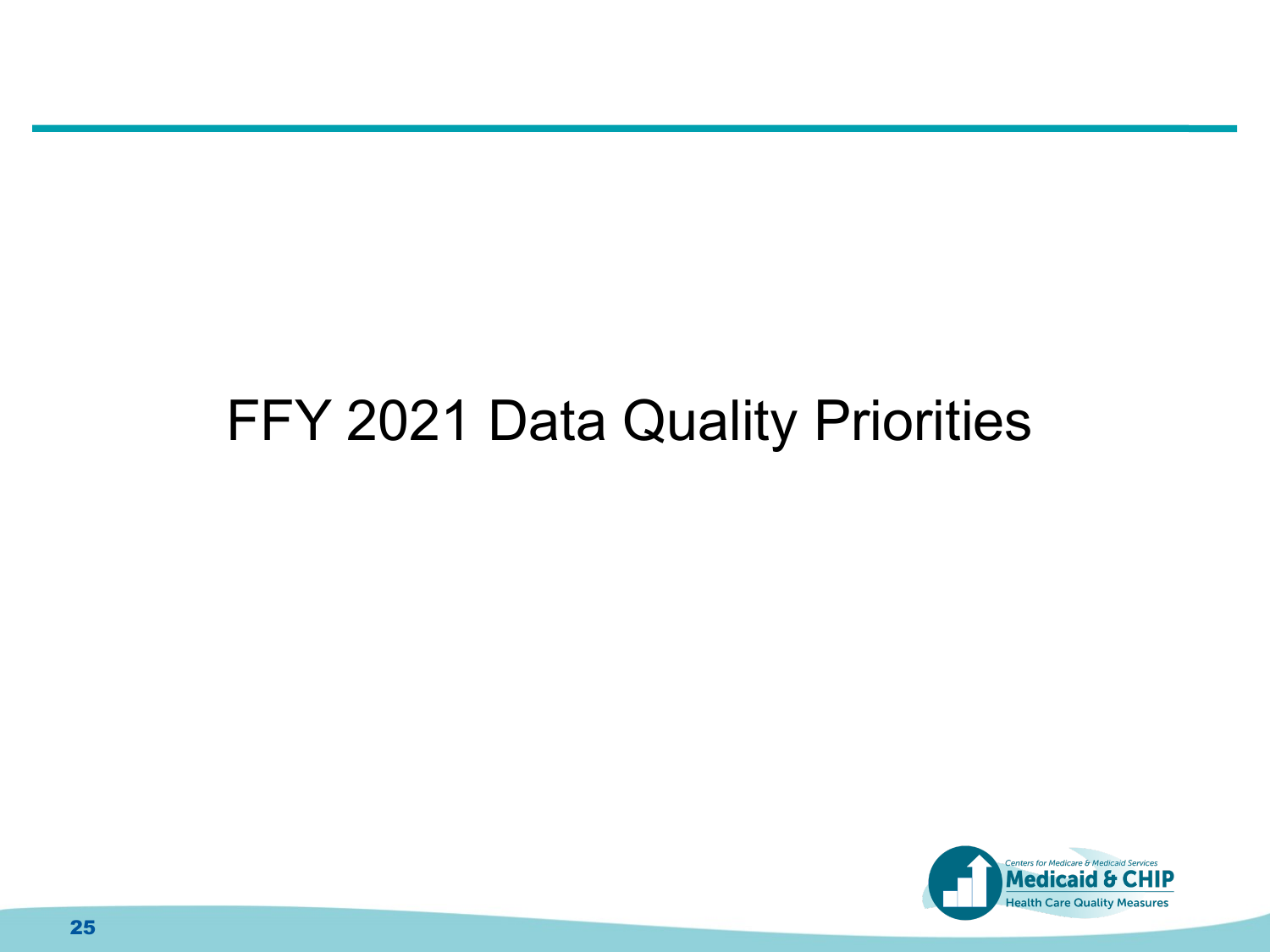### Data Quality Considerations

- **Overview of data quality considerations for FFY 2021 Core Set reporting**
	- Data completeness
	- Data accuracy
	- Data consistency
	- Data documentation
- **NEW! Combined data quality checklist for the Child, Adult, and Health Home Core Sets can be found on Medicaid.gov**
	- https://www.medicaid.gov/medicaid/quality-of[care/downloads/child-adult-healthhomes-data-quality-checklist.pdf](https://www.medicaid.gov/medicaid/quality-of-care/downloads/child-adult-healthhomes-data-quality-checklist.pdf)

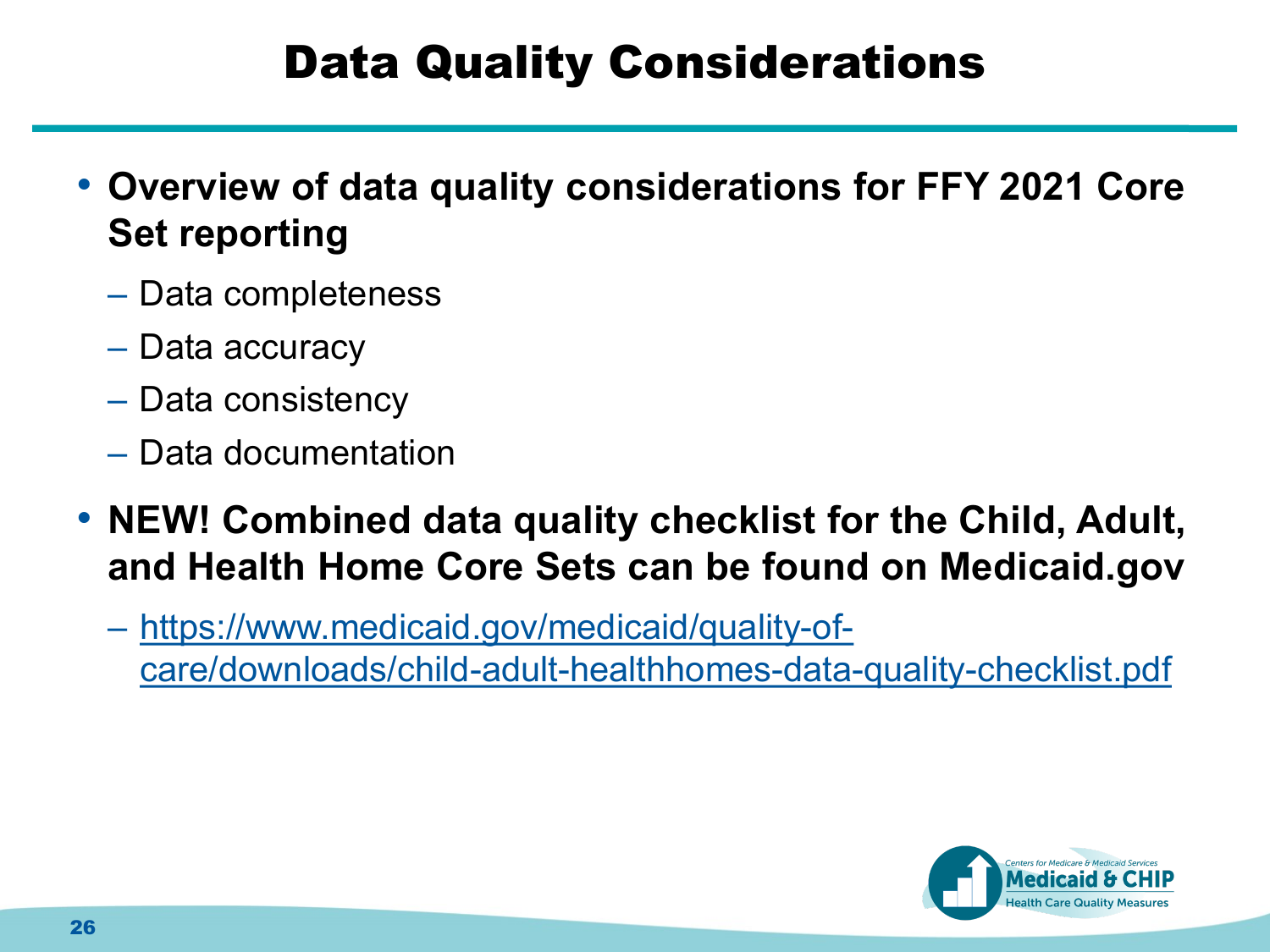### FFY 2021 Data Quality Priorities

- Documentation of which populations and services are excluded from the measures
	- Programs (Medicaid, CHIP)
	- Delivery systems (managed care, fee-for-service, PCCM)
	- Special populations (for example, dual eligibles or individuals in foster care)
	- Health care settings (for example, services provided at federally-qualified health centers, rural health clinics, or Indian Health Service facilities)



- If your state cannot include some measure-eligible populations, please describe the missing population and the size of the excluded population.
- If there has been a change in the included populations since the previous reporting year, please provide any available context.

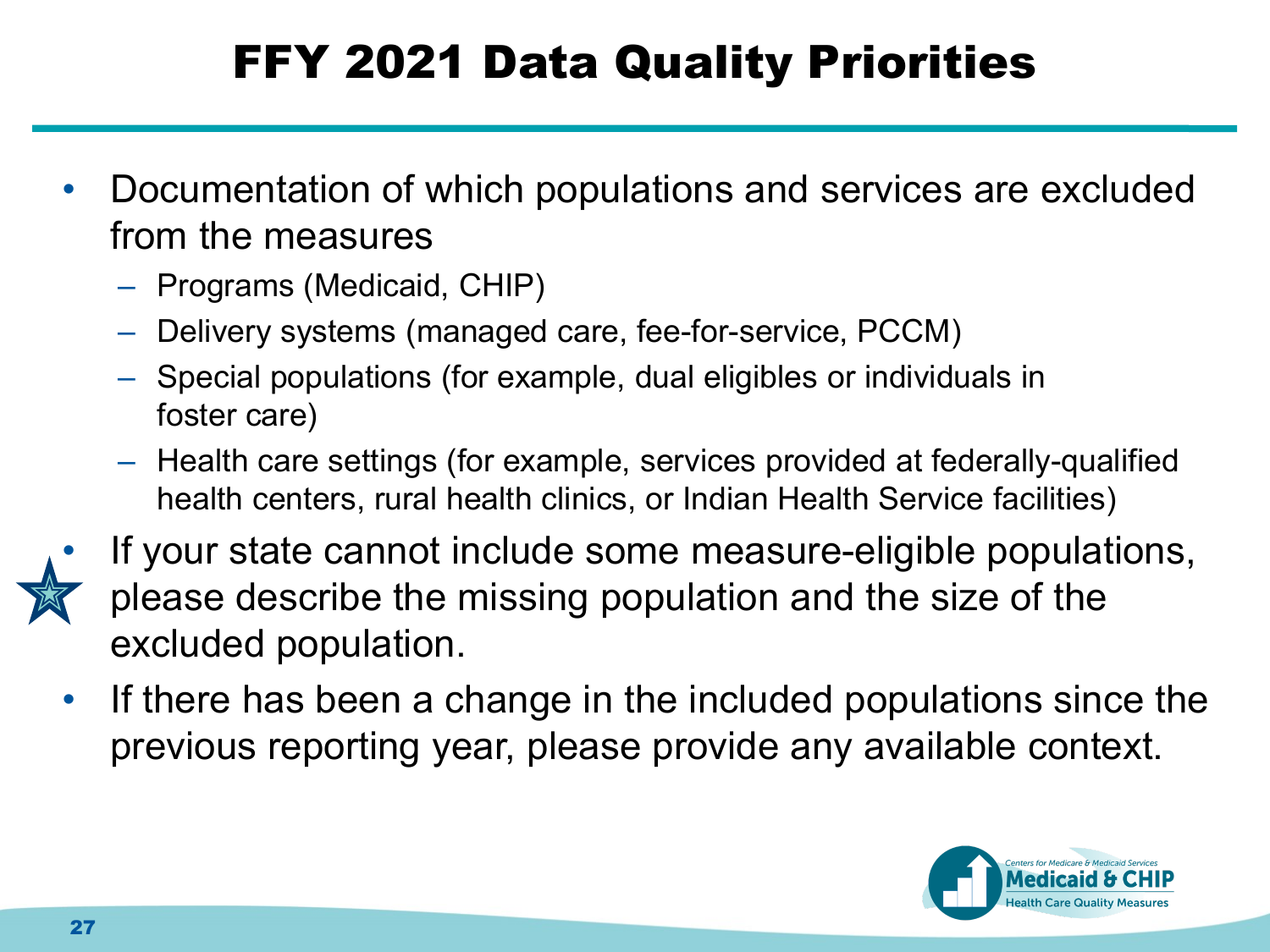### FFY 2021 Data Quality Priorities (cont.)

- Documentation of how states calculated a state-level rate across multiple reporting units
	- If reporting units used different methodologies (for example, several MCOs used administrative data only and several used the hybrid method), note the number of reporting units using each methodology.
	- Please note whether the state-level rates are weighted by population size and by what weighting factor.
	- Similar guidance applies to creating a SPA-level rate for the Health Home Core Set.
		- Additional guidance on calculating a state-level or SPA-level rate is [available at https://www.medicaid.gov/medicaid/quality-of](https://www.medicaid.gov/medicaid/quality-of-care/downloads/state-level-rates-brief.pdf)care/downloads/state-level-rates-brief.pdf.

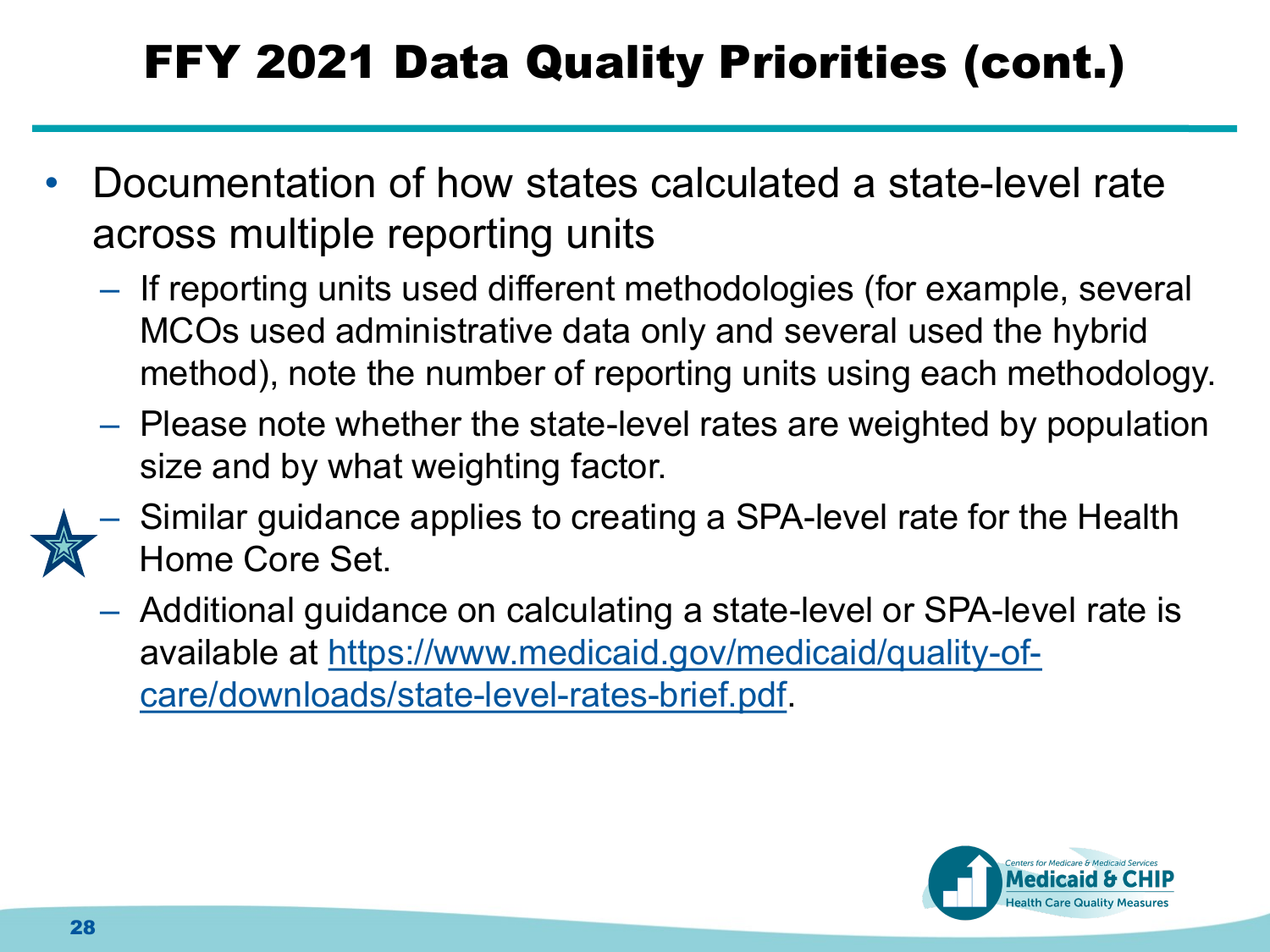### FFY 2021 Data Quality Priorities (cont.)

• Alignment between measures included in the Child, Adult, and Health Home Core Sets



- Ensure that cross-cutting measures are reported for all applicable Core Sets
- Documentation of any deviations from the Core Set specifications, including age groups, data sources, and methods.
- Documentation of any changes in populations, denominators, or rates between reporting years.

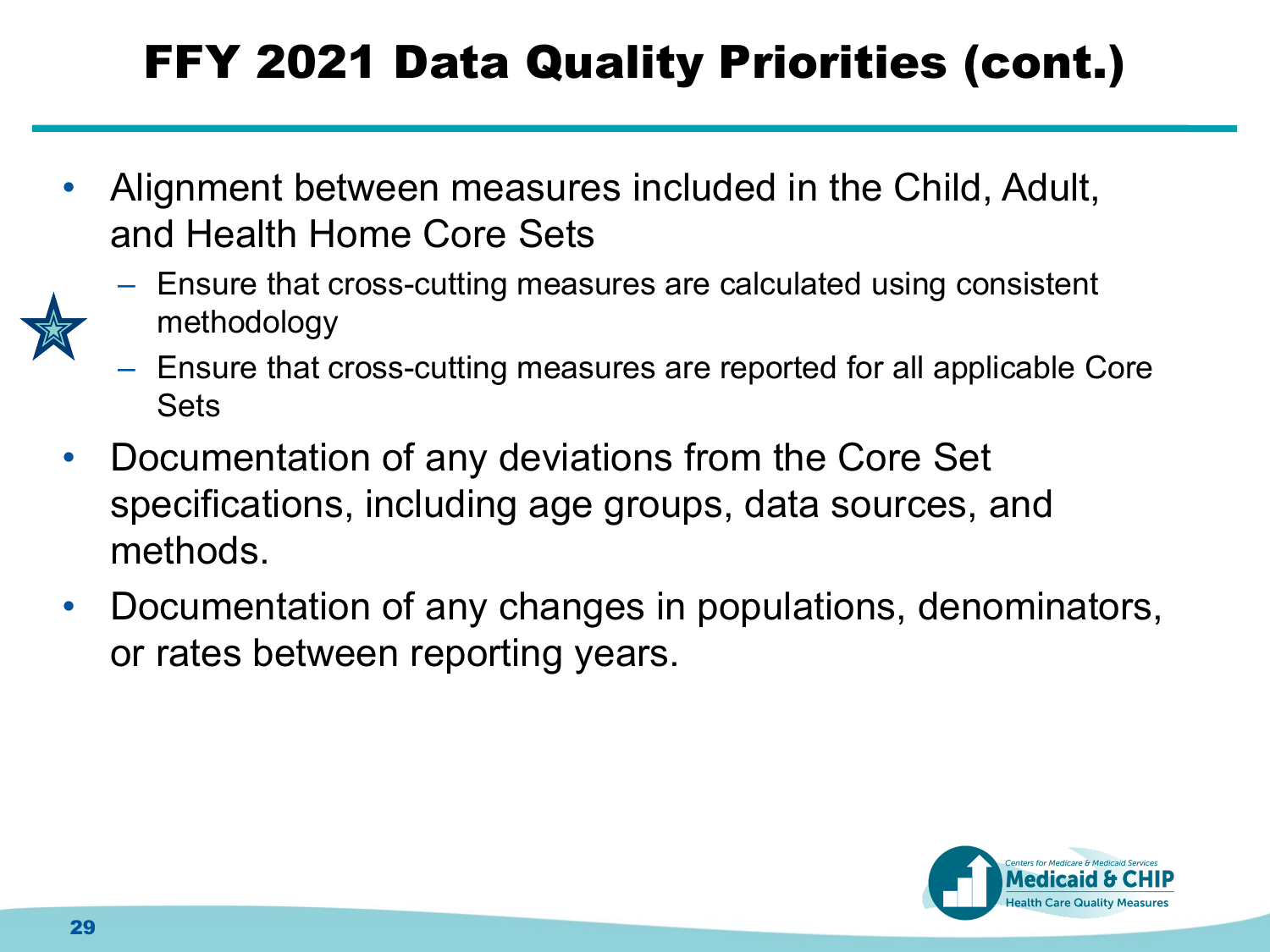### Technical Assistance Resources

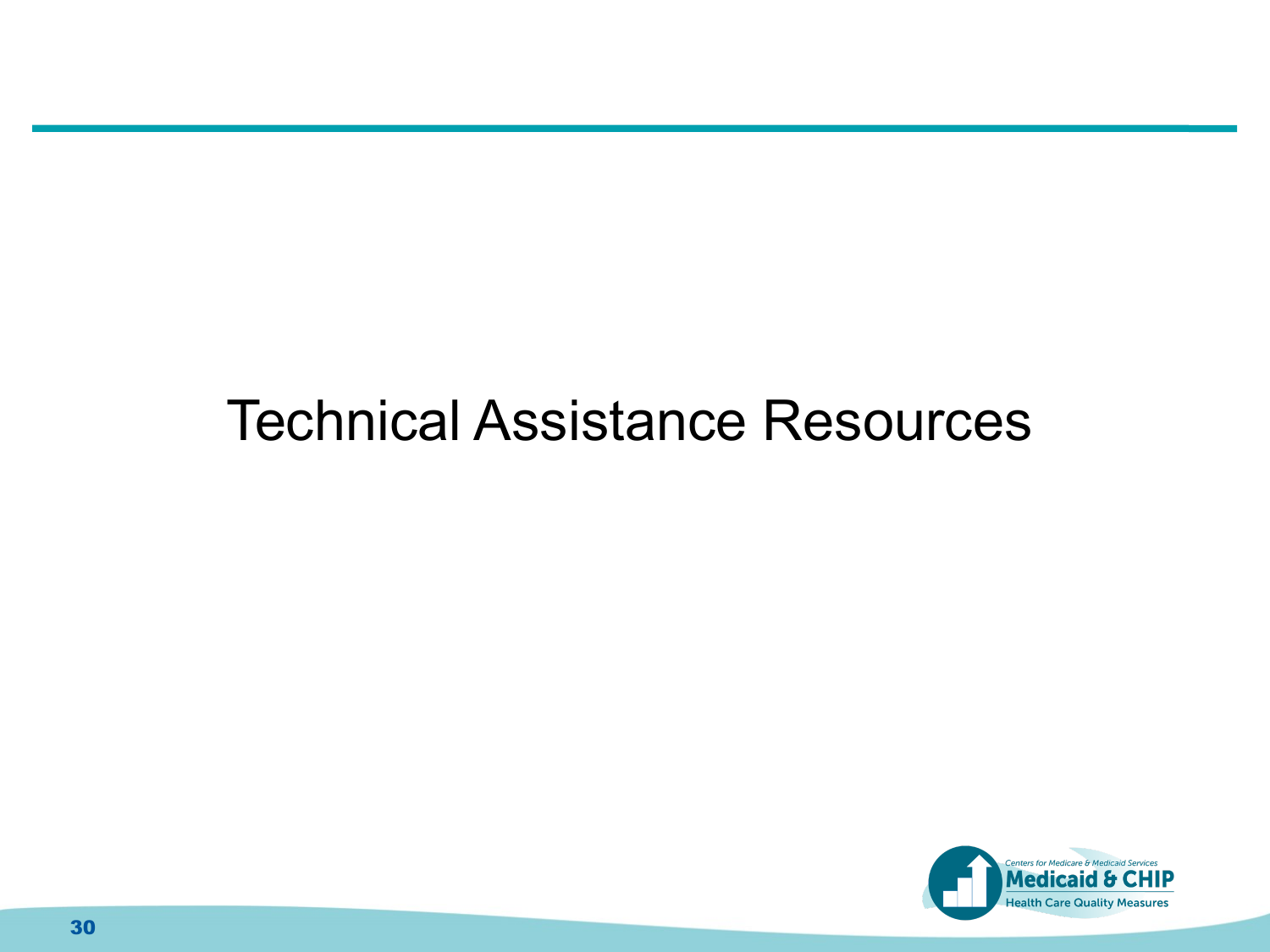### Resources for FFY 2021 Child Core Set Reporting

| <b>Resource</b>                                                                           | <b>Medicaid.gov Link</b>                                                                                                                                                                     |
|-------------------------------------------------------------------------------------------|----------------------------------------------------------------------------------------------------------------------------------------------------------------------------------------------|
| FFY 2021 Core Set Resource<br>Pages                                                       | https://www.medicaid.gov/medicaid/quality-of-care/quality-of-<br>care-performance-measurement/adult-and-child-health-care-<br>quality-measures/child-core-set-reporting-resources/index.html |
| FFY 2021 Core Set Measure<br>List                                                         | https://www.medicaid.gov/medicaid/quality-of-<br>care/downloads/2021-child-core-set.pdf                                                                                                      |
| FFY 2021 Resource Manual<br>and Technical Specifications                                  | https://www.medicaid.gov/medicaid/quality-of-<br>care/downloads/medicaid-and-chip-child-core-set-manual.pdf                                                                                  |
| Summary of updates to the<br>resource manual and technical<br>specifications for FFY 2021 | https://www.medicaid.gov/medicaid/quality-of-<br>care/downloads/child-core-set-updates.pdf                                                                                                   |
| FFY 2021 Data Quality<br><b>Checklist</b>                                                 | https://www.medicaid.gov/state-resource-center/medicaid-state-<br>technical-assistance/downloads/data-quality-checklist-for-states-<br>2021.pdf                                              |
| FFY 2021 Measurement Period<br>Table                                                      | https://www.medicaid.gov/medicaid/quality-of-care/downloads/ffy-<br>2021-child-core-set-measurement-periods.pdf                                                                              |

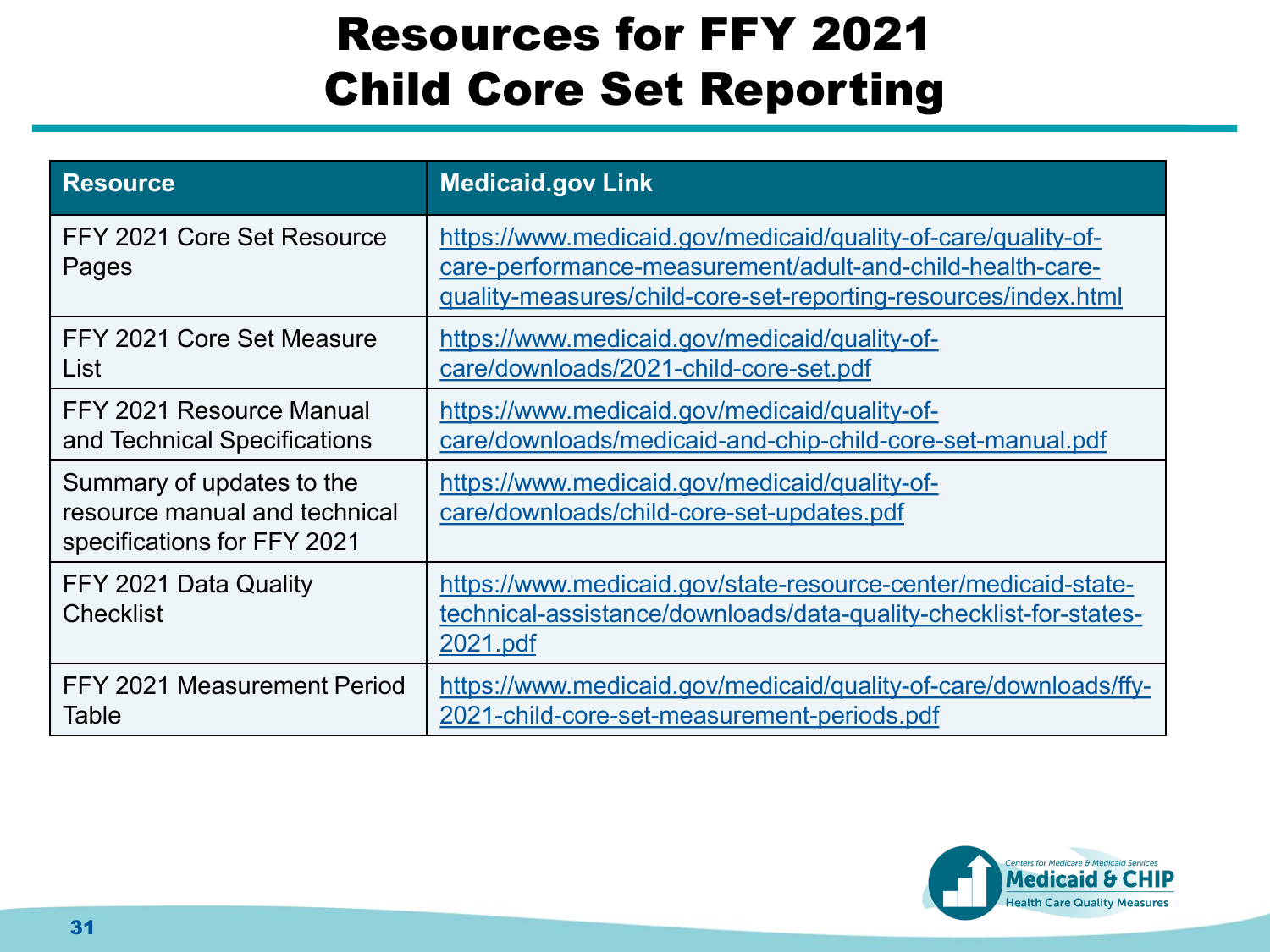### Resources for FFY 2021 Adult Core Set Reporting

| Resource                                                                                  | <b>Medicaid.gov Link</b>                                                                                                                                                                     |
|-------------------------------------------------------------------------------------------|----------------------------------------------------------------------------------------------------------------------------------------------------------------------------------------------|
| FFY 2021 Core Set Resource<br>Pages                                                       | https://www.medicaid.gov/medicaid/quality-of-care/quality-of-care-<br>performance-measurement/adult-and-child-health-care-quality-<br>measures/adult-core-set-reporting-resources/index.html |
| FFY 2021 Core Set Measure<br>List                                                         | https://www.medicaid.gov/medicaid/quality-of-<br>care/downloads/2021-adult-core-set.pdf                                                                                                      |
| FFY 2021 Resource Manual<br>and Technical Specifications                                  | https://www.medicaid.gov/medicaid/quality-of-<br>care/downloads/medicaid-adult-core-set-manual.pdf                                                                                           |
| Summary of updates to the<br>resource manual and technical<br>specifications for FFY 2021 | https://www.medicaid.gov/medicaid/quality-of-<br>care/downloads/adult-core-set-updates.pdf                                                                                                   |
| FFY 2021 Data Quality<br><b>Checklist</b>                                                 | https://www.medicaid.gov/state-resource-center/medicaid-state-<br>technical-assistance/downloads/data-quality-checklist-for-states-<br>2021.pdf                                              |
| FFY 2021 Measurement Period<br><b>Table</b>                                               | https://www.medicaid.gov/medicaid/quality-of-care/downloads/ffy-<br>2021-adult-core-set-measurement-periods.pdf                                                                              |

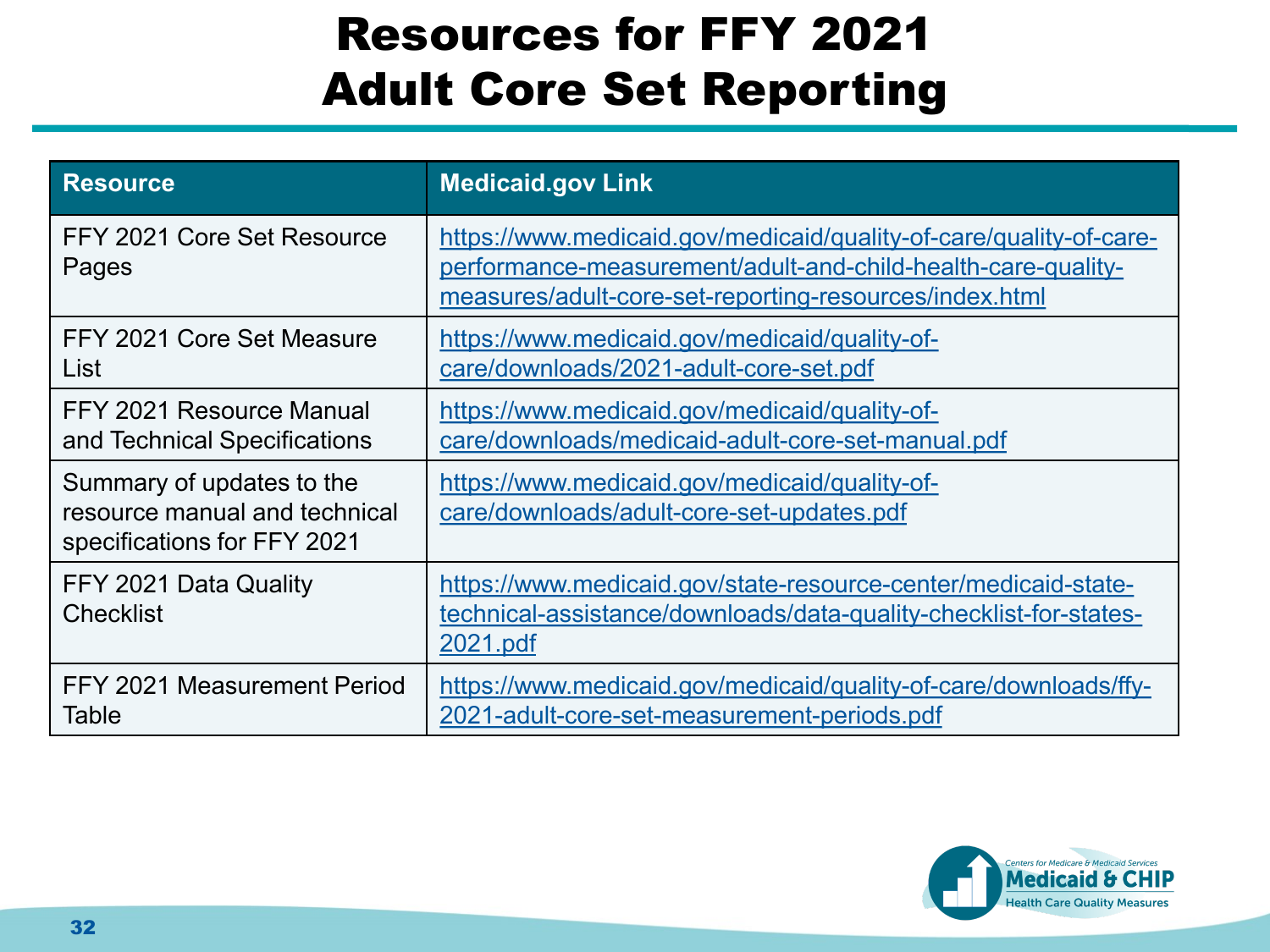### Resources for FFY 2021 Health Home Core Set Reporting

| <b>Resource</b>                                                                           | <b>Medicaid.gov Link</b>                                                                                                                                                   |
|-------------------------------------------------------------------------------------------|----------------------------------------------------------------------------------------------------------------------------------------------------------------------------|
| FFY 2021 Core Set Resource<br>Pages                                                       | https://www.medicaid.gov/resources-for-states/medicaid-state-technical-<br>assistance/health-home-information-resource-center/health-home-<br>quality-reporting/index.html |
| FFY 2021 Core Set Measure List                                                            | https://www.medicaid.gov/state-resource-center/medicaid-state-technical-<br>assistance/downloads/2021-health-home-core-set.pdf                                             |
| FFY 2021 Resource Manual and<br>Technical Specifications                                  | https://www.medicaid.gov/state-resource-center/medicaid-state-technical-<br>assistance/downloads/FFY-2021-HH-Core-Set-Manual.pdf                                           |
| Summary of updates to the<br>resource manual and technical<br>specifications for FFY 2021 | https://www.medicaid.gov/state-resource-center/medicaid-state-technical-<br>assistance/downloads/hh-change-summary-2021.pdf                                                |
| FFY 2021 Data Quality Checklist                                                           | https://www.medicaid.gov/state-resource-center/medicaid-state-technical-<br>assistance/downloads/data-quality-checklist-for-states-2021.pdf                                |
| FFY 2021 Measurement Period<br>Table                                                      | https://www.medicaid.gov/state-resource-center/medicaid-state-technical-<br>assistance/downloads/hh-core-set-measurement-period-table-2021.pdf                             |
| FFY 2021 Health Home Expected<br><b>Reporting Table</b>                                   | https://www.medicaid.gov/state-resource-center/medicaid-state-technical-<br>assistance/downloads/health-home-reporting-table.pdf                                           |



 $\sum_{i=1}^{n}$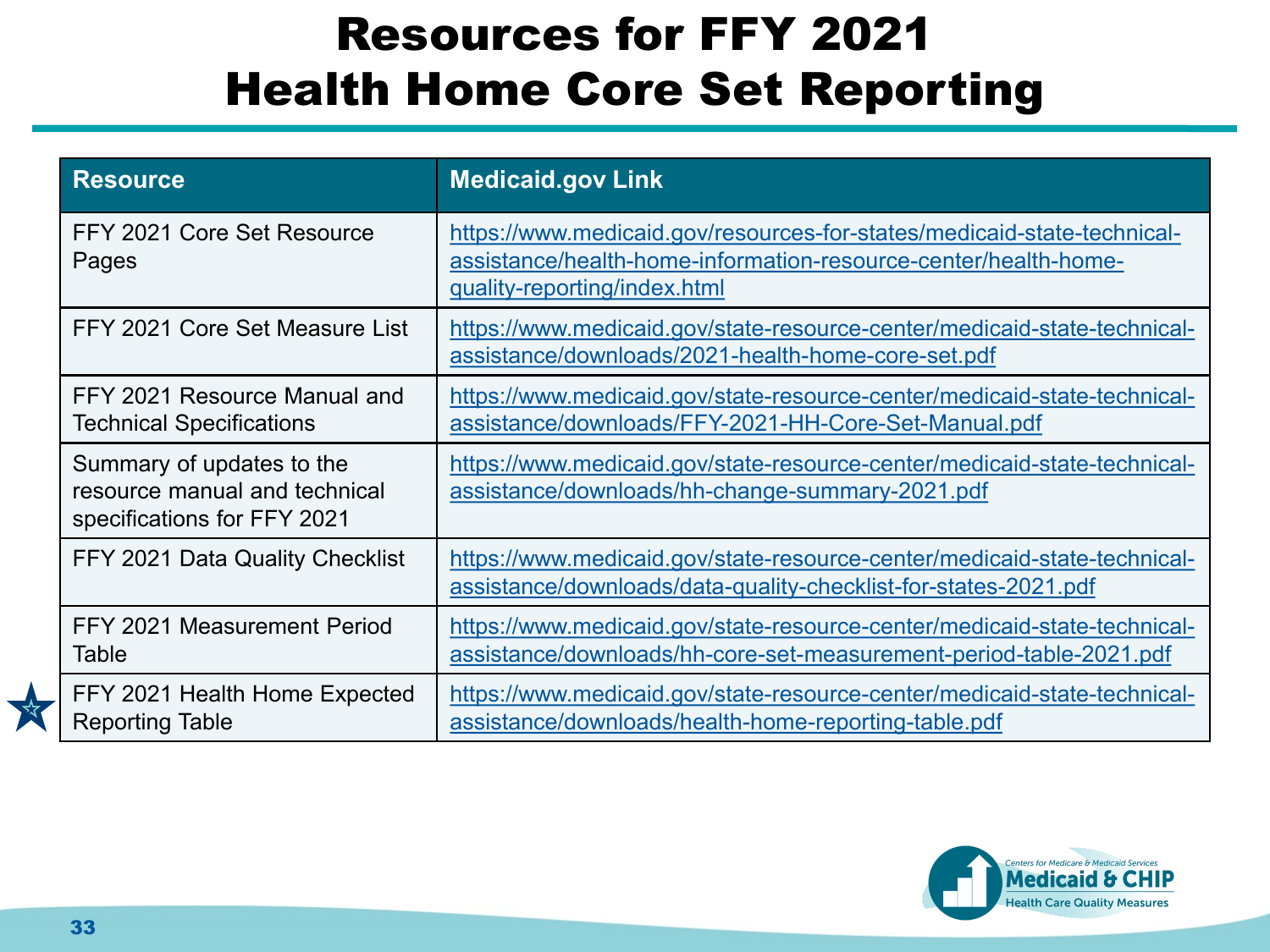### Additional Resources for FFY 2021 Child, Adult, and Health Home Core Set Reporting

| Measure(s)                                                   | <b>Resource</b>                                                                                                                                                                                                                       |
|--------------------------------------------------------------|---------------------------------------------------------------------------------------------------------------------------------------------------------------------------------------------------------------------------------------|
| All                                                          | Calculating State-Level Rates Using Data from Multiple Reporting Units<br>(https://www.medicaid.gov/medicaid/quality-of-care/downloads/state-level-rates-brief.pdf)                                                                   |
| All                                                          | <b>New:</b> Allowance of Telehealth in the 2021 Child, Adult, and Health Home Core Set Measure<br><b>Specifications</b><br>(https://www.medicaid.gov/medicaid/quality-of-care/downloads/telehealth-ta-resource.pdf)                   |
| AIF-HH                                                       | <b>Updated:</b> Calculating the Admission to an Institution from the Community (AIF-HH) Measure in the<br>Health Home Core Set (https://www.medicaid.gov/state-resource-center/downloads/2021-aif-hh-<br>core-set.pdf)                |
| CBP-AD/HH                                                    | <b>Updated:</b> Calculating the Controlling High Blood Pressure (CBP) Measure<br>in the 2021 Adult and Health Home Core Sets (https://www.medicaid.gov/medicaid/quality-of-<br>care/downloads/CBP-Fact-Sheet.pdf)                     |
| COB-AD, FUA-AD/HH,<br>IET-AD/HH, OHD-AD,<br><b>OUD-AD/HH</b> | <b>Updated:</b> Overview of Substance Use Disorder Measures in the 2021 Adult and<br>Health Home Core Sets (https://www.medicaid.gov/medicaid/quality-of-care/downloads/performance-<br>measurement/factsheet-sud-adult-core-set.pdf) |
| PCR-AD/HH                                                    | <b>Updated:</b> Calculating the Plan All-Cause Readmissions (PCR) Measure in the 2021 Adult and<br>Health Home Core Sets (https://www.medicaid.gov/medicaid/quality-of-care/downloads/pcr-ta-<br>resource.pdf)                        |
| CCP-CH/AD,<br><b>CCW-CH/AD</b>                               | <b>Updated:</b> SAS code for calculating contraceptive care measures<br>(https://www.hhs.gov/opa/performance-measures/claims-data-sas-program-instructions/index.html)                                                                |

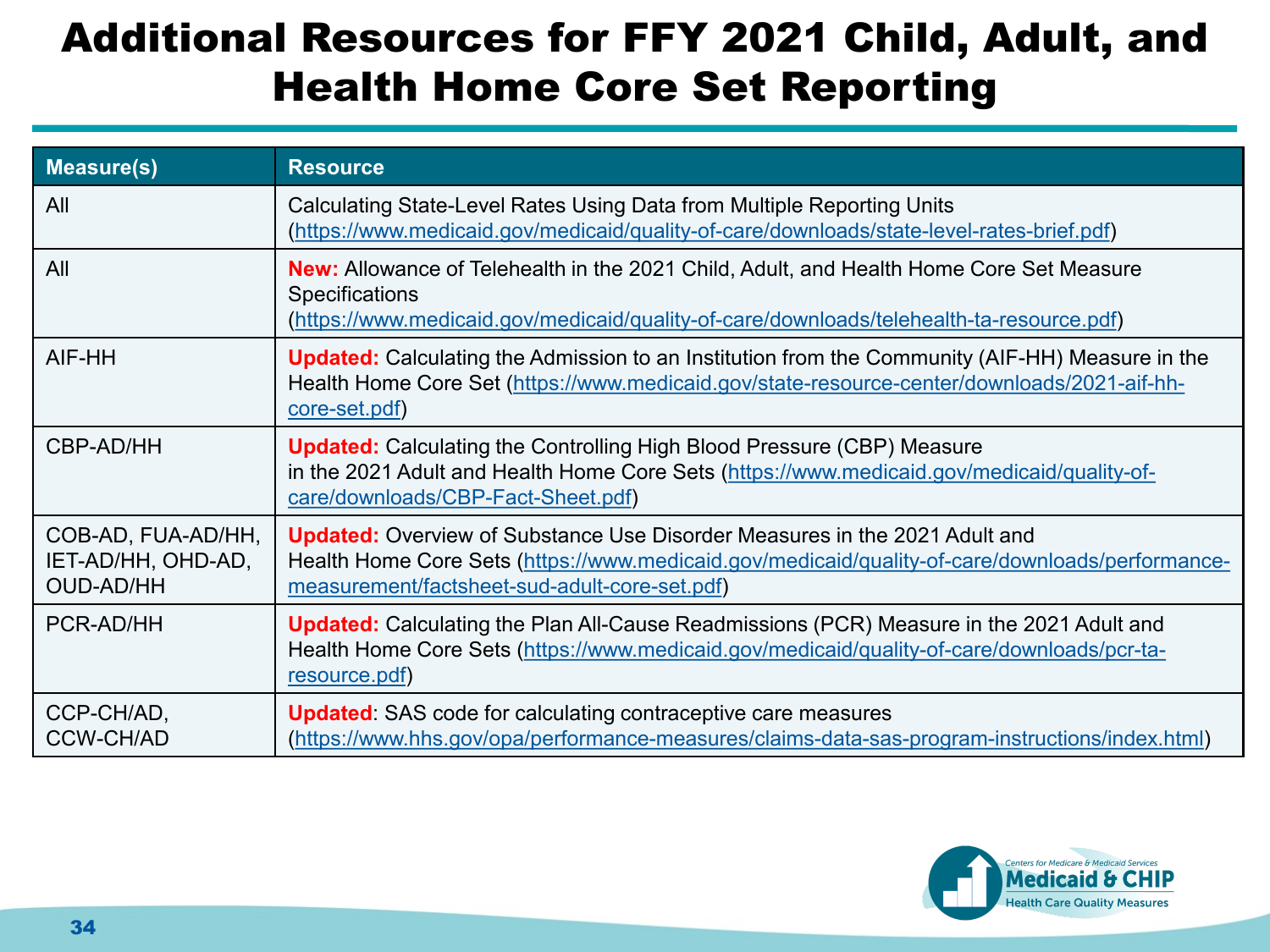#### Additional Resources for FFY 2021 Child, Adult, and Health Home Core Set Reporting (cont.)

| <b>Measure(s)</b>                                      | <b>Resource</b>                                                                                                                                                                                                                                                                               |
|--------------------------------------------------------|-----------------------------------------------------------------------------------------------------------------------------------------------------------------------------------------------------------------------------------------------------------------------------------------------|
| PQI01-AD, PQI05-AD,<br>PQI08-AD, PQI15-AD,<br>PQI92-HH | Free software for calculating the PQI measures<br>(https://www.qualityindicators.ahrq.gov/Software/Default.aspx)<br>Note that the PQI measures in the Adult Core Set are reported as a rate per 100,000<br>beneficiary/enrollee months (not per 100,000 beneficiaries/enrollees)              |
| SFM-CH                                                 | <b>New:</b> Calculating the Sealant Receipt on Permanent First Molars Measure<br>in the Child Core Set<br>(https://www.medicaid.gov/quality-of-care/downloads/sfm-ta-resource.pdf)<br>New: Sample SAS code is available on request by emailing the TA mailbox at<br>MACQualityTA@cms.hhs.gov. |

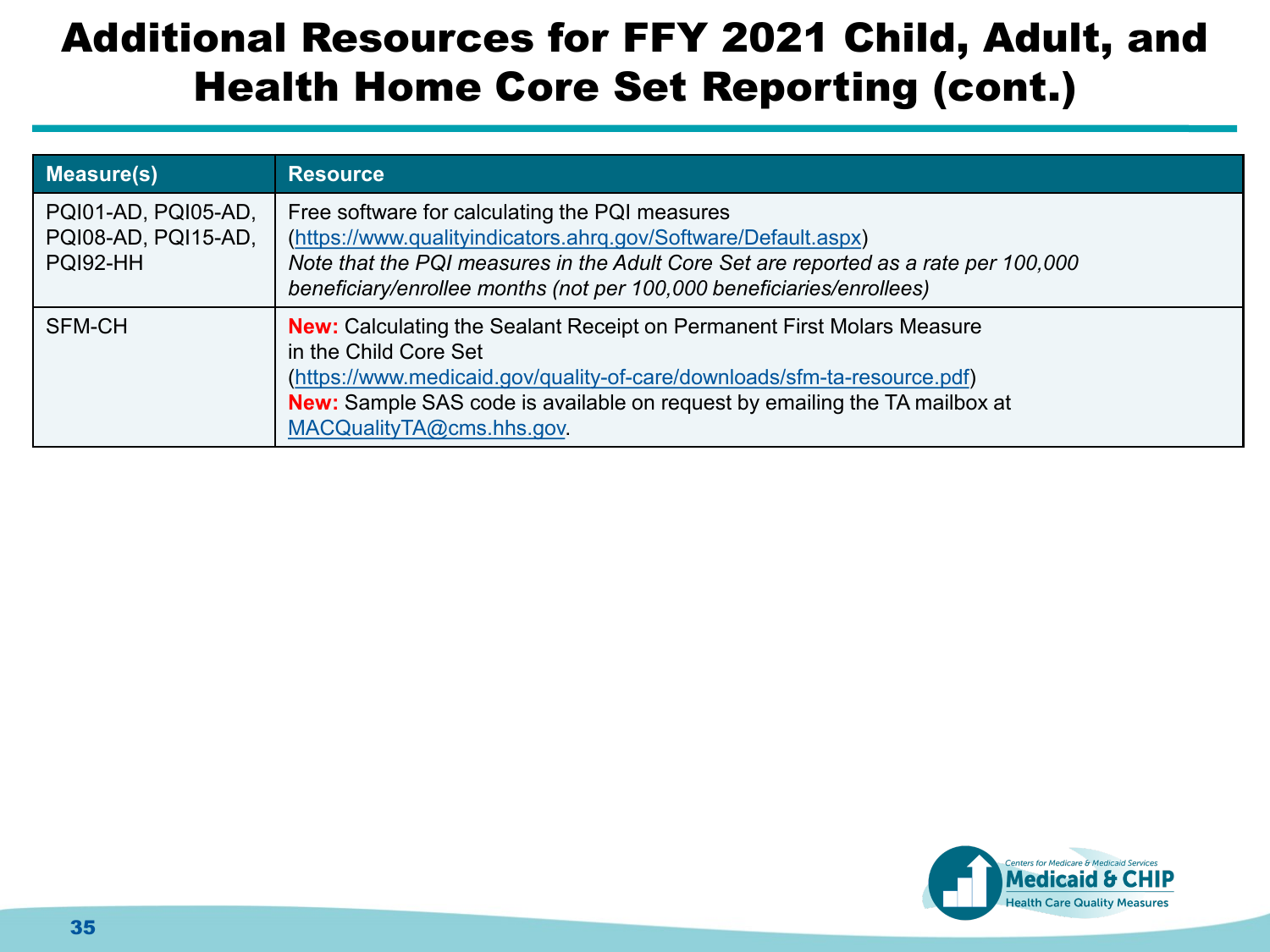### Technical Assistance (TA) for FFY 2021 Core Set Reporting

- For TA related to calculating, reporting, or using the Core Set measures, submit your questions to the TA Mailbox at [MACQualityTA@cms.hhs.gov.](mailto:MACQualityTA@cms.hhs.gov)
- For one-on-one TA on using immunization registry data as a supplemental data source for CIS-CH and IMA-CH measures, contact [MACQualityTA@cms.hhs.gov.](mailto:MACQualityTA@cms.hhs.gov)

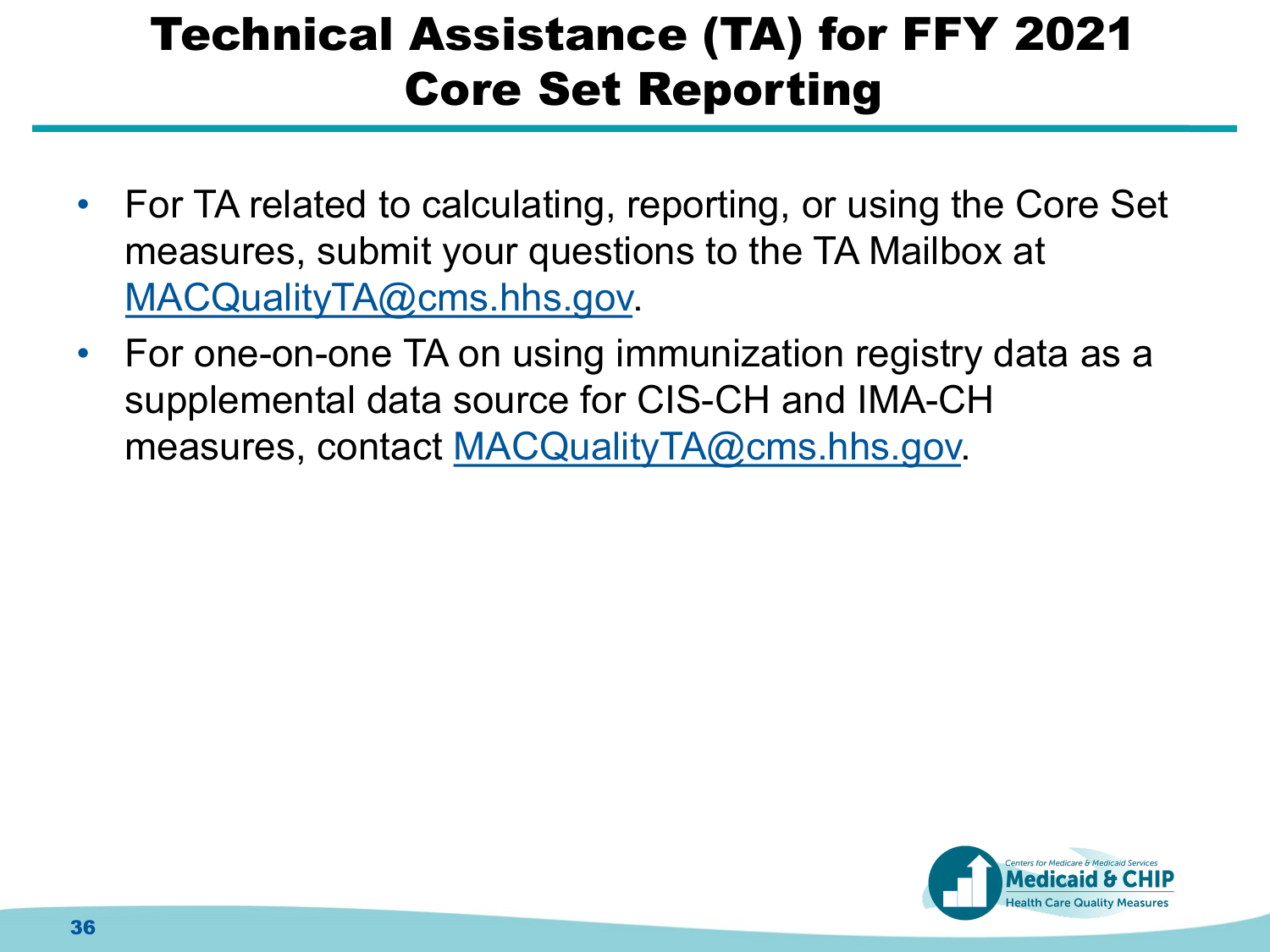# Q&A

To ask a question, please enter it into the Q&A panel on the right-hand side of the WebEx platform.

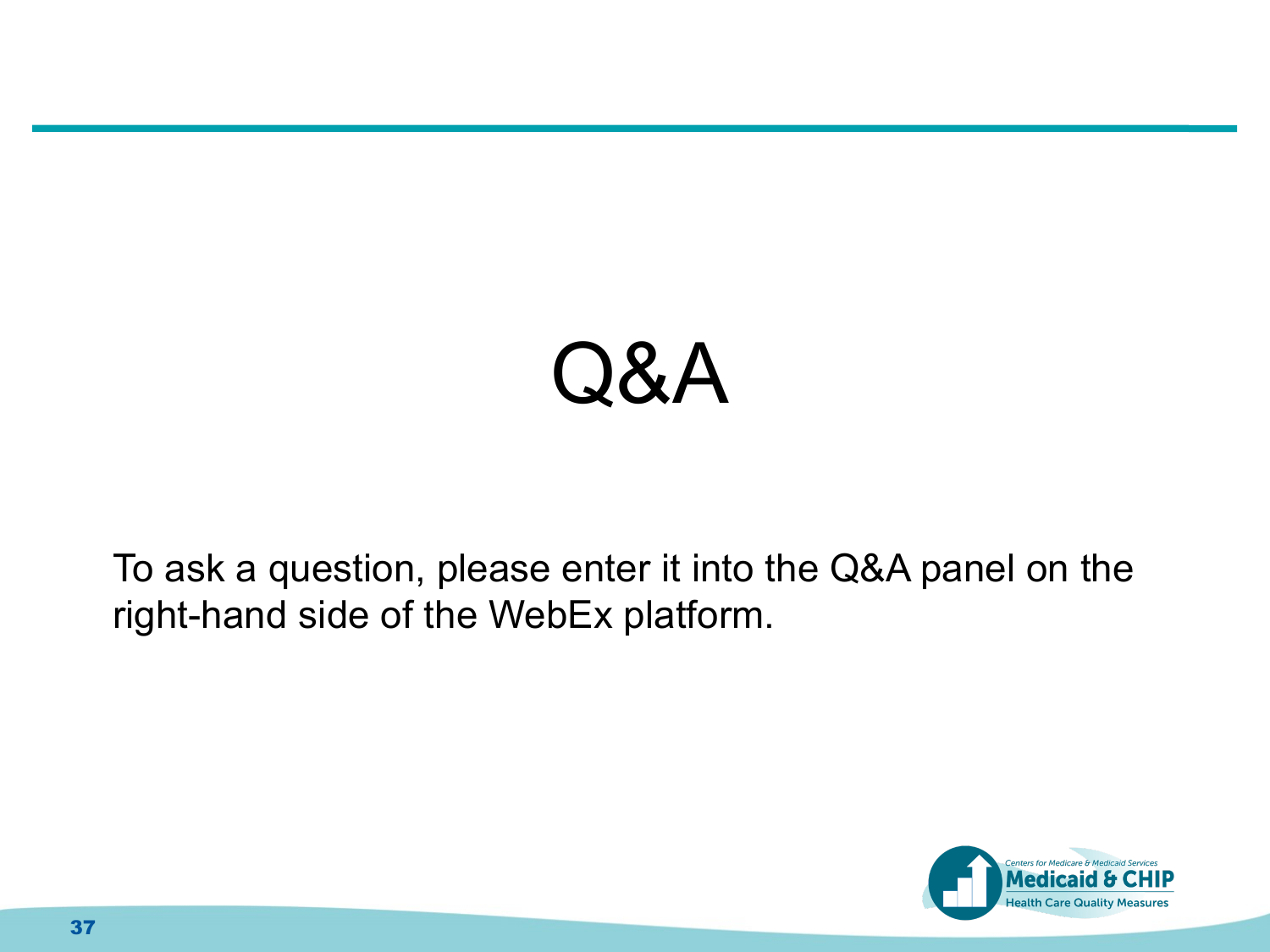### Thank you for attending the webinar!

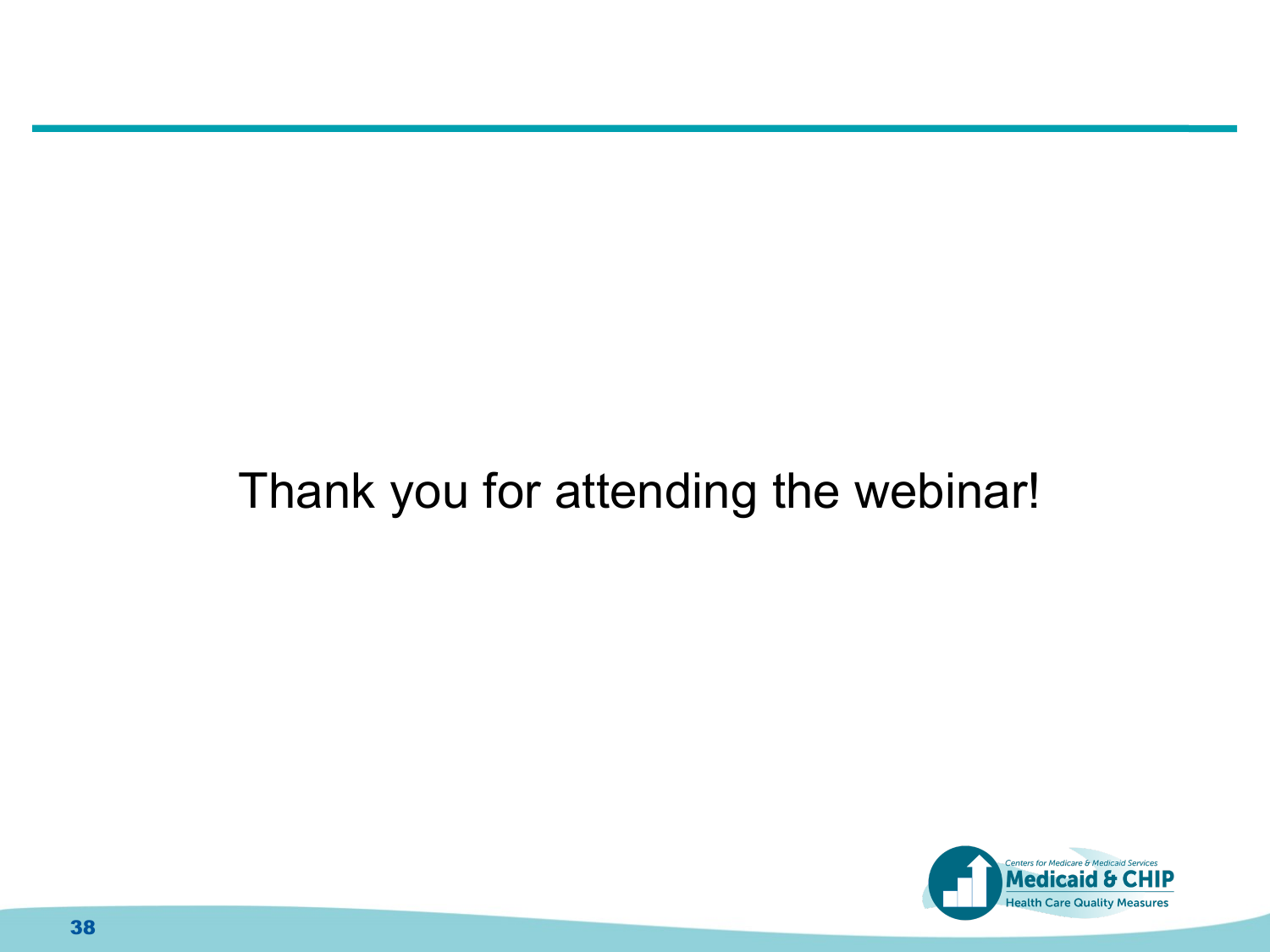### Appendix A: 2021 Core Set Measure Lists

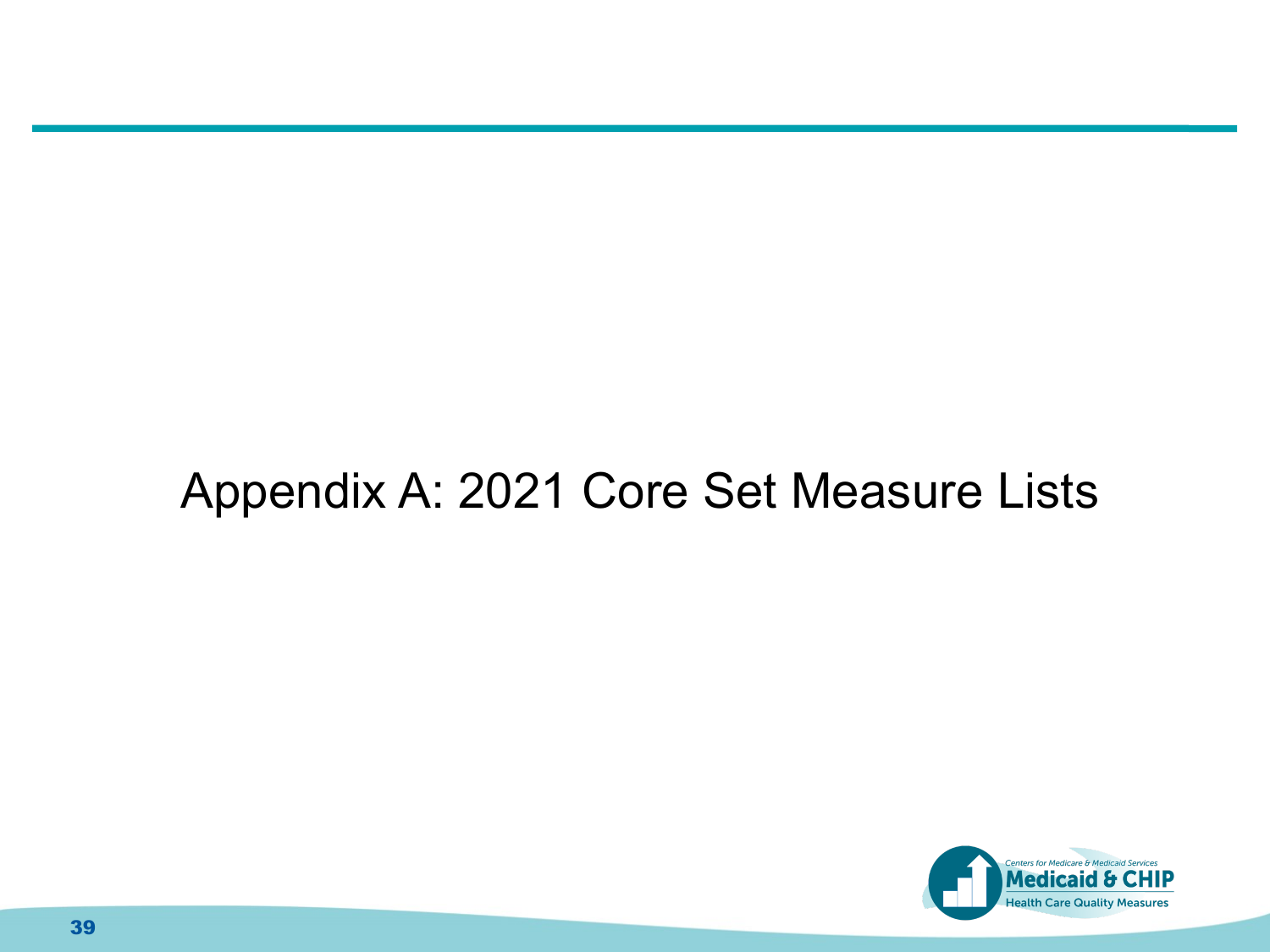### 2021 Child Core Set Measures

|                                                | <b>Measure</b> |                                                                                                           |                                |
|------------------------------------------------|----------------|-----------------------------------------------------------------------------------------------------------|--------------------------------|
| NQF#                                           | <b>Steward</b> | <b>Measure Name</b>                                                                                       | <b>Data Collection Method</b>  |
| <b>Primary Care Access and Preventive Care</b> |                |                                                                                                           |                                |
| 0024                                           | <b>NCQA</b>    | Weight Assessment and Counseling for Nutrition and Physical Activity for<br>Children/Adolescents (WCC-CH) | Administrative, hybrid, or EHR |
| 0033                                           | <b>NCQA</b>    | Chlamydia Screening in Women Ages 16 to 20 (CHL-CH)                                                       | Administrative or EHR          |
| 0038                                           | <b>NCQA</b>    | Childhood Immunization Status (CIS-CH)                                                                    | Administrative, hybrid, or EHR |
| 0418*/0418e*                                   | <b>CMS</b>     | Screening for Depression and Follow-Up Plan: Ages 12 to 17 (CDF-CH)^                                      | Administrative or EHR          |
| 1392                                           | <b>NCQA</b>    | Well-Child Visits in the First 30 Months of Life (W30-CH)**                                               | Administrative or hybrid       |
| 1407                                           | <b>NCQA</b>    | Immunizations for Adolescents (IMA-CH)                                                                    | Administrative or hybrid       |
| 1448**                                         | OHSU           | Developmental Screening in the First Three Years of Life (DEV-CH)                                         | Administrative or hybrid       |
| 1516                                           | <b>NCQA</b>    | Child and Adolescent Well-Child Visits (WCV-CH)***                                                        | Administrative or hybrid       |
| <b>Maternal and Perinatal Health</b>           |                |                                                                                                           |                                |
| 1360                                           | <b>CDC</b>     | Audiological Diagnosis No Later Than 3 Months of Age (AUD-CH)                                             | <b>EHR</b>                     |
| 1382                                           | CDC            | Live Births Weighing Less Than 2,500 Grams (LBW-CH)                                                       | State vital records            |
| $1517**$                                       | <b>NCQA</b>    | Prenatal and Postpartum Care: Timeliness of Prenatal Care (PPC-CH)                                        | Administrative or hybrid       |
| 2902                                           | <b>OPA</b>     | Contraceptive Care - Postpartum Women Ages 15 to 20 (CCP-CH)                                              | Administrative                 |
| 2903/2904                                      | <b>OPA</b>     | Contraceptive Care - All Women Ages 15 to 20 (CCW-CH)                                                     | Administrative                 |
| <b>NA</b>                                      | <b>CDC</b>     | Low-Risk Cesarean Delivery (LRCD-CH)****                                                                  | State vital records            |
| <b>Care of Acute and Chronic Conditions</b>    |                |                                                                                                           |                                |
| 1800                                           | <b>NCQA</b>    | Asthma Medication Ratio: Ages 5 to 18 (AMR-CH)                                                            | Administrative                 |
| <b>NA</b>                                      | <b>NCQA</b>    | Ambulatory Care: Emergency Department (ED) Visits (AMB-CH)                                                | Administrative                 |



(continued on next slide)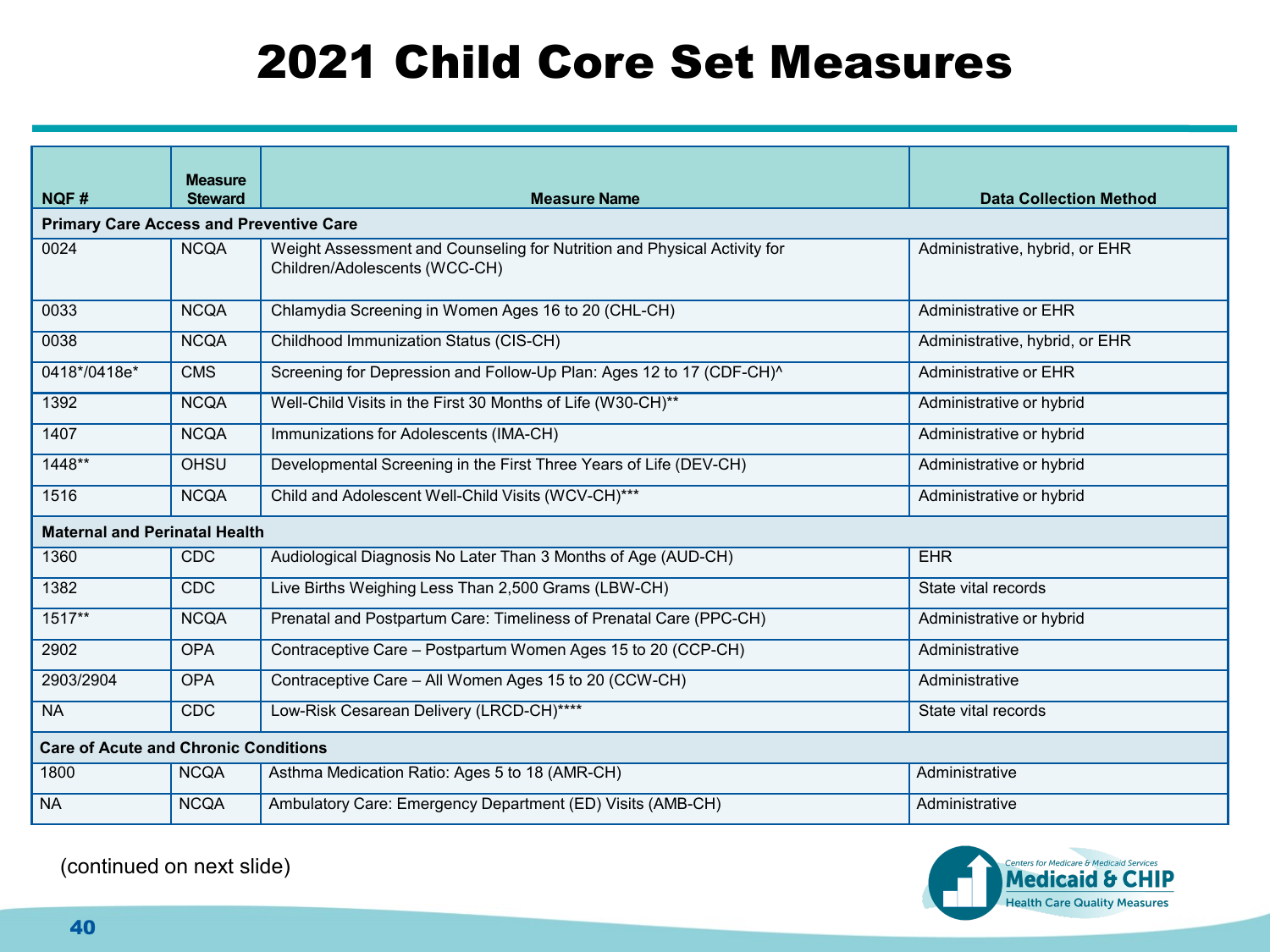### 2021 Child Core Set Measures (cont.)

|                                        | <b>Measure</b>      |                                                                                                                                                                                                    |                               |
|----------------------------------------|---------------------|----------------------------------------------------------------------------------------------------------------------------------------------------------------------------------------------------|-------------------------------|
| NQF#                                   | <b>Steward</b>      | <b>Measure Name</b>                                                                                                                                                                                | <b>Data Collection Method</b> |
| <b>Behavioral Health Care</b>          |                     |                                                                                                                                                                                                    |                               |
| 0108                                   | <b>NCQA</b>         | Follow-Up Care for Children Prescribed Attention-Deficit/Hyperactivity Disorder (ADHD)<br>Medication (ADD-CH) <sup>^</sup>                                                                         | Administrative or EHR         |
| 0576                                   | <b>NCQA</b>         | Follow-Up After Hospitalization for Mental Illness: Ages 6 to 17<br>(FUH-CH) <sup>^</sup>                                                                                                          | Administrative                |
| 2800                                   | <b>NCQA</b>         | Metabolic Monitoring for Children and Adolescents on Antipsychotics (APM-CH) <sup>^</sup>                                                                                                          | Administrative                |
| 2801                                   | <b>NCQA</b>         | Use of First-Line Psychosocial Care for Children and Adolescents on Antipsychotics<br>$(APP-CH)^1$                                                                                                 | Administrative                |
| <b>Dental and Oral Health Services</b> |                     |                                                                                                                                                                                                    |                               |
| <b>NA</b>                              | <b>CMS</b>          | Percentage of Eligibles Who Received Preventive Dental Services (PDENT-CH)                                                                                                                         | Administrative (Form CMS-416) |
| <b>NA</b>                              | <b>DQA</b><br>(ADA) | Sealant Receipt on Permanent First Molars (SFM-CH)*****                                                                                                                                            | Administrative                |
| <b>Experience of Care</b>              |                     |                                                                                                                                                                                                    |                               |
| 0006******                             | <b>NCQA</b>         | Consumer Assessment of Healthcare Providers and Systems (CAHPS®) Health Plan<br>Survey 5.0H - Child Version Including Medicaid and Children with Chronic Conditions<br>Supplemental Items (CPC-CH) | Survey                        |

[More information on 2021 Updates to the Child and Adult Core Health Care Quality Measurement Sets is available at https://www.medicaid.gov/federal-policy](https://www.medicaid.gov/federal-policy-guidance/downloads/cib111920.pdf)guidance/downloads/cib111920.pdf. A resource that provides a history of the measures included in the Child and Adult Core Sets is available at [https://www.medicaid.gov/medicaid/quality-of-care/downloads/core-set-history-table.pdf.](https://www.medicaid.gov/medicaid/quality-of-care/downloads/core-set-history-table.pdf)

\* This measure is no longer endorsed by NQF.

\*\* The Well-Child Visits in the First 15 Months of Life (W15-CH) measure was modified by the measure steward. It now includes two rates: (1) six or more well-child visits in the first 15 months and (2) two or more well-child visits from 15 to 30 months. The NQF number refers to the endorsement of the W15-CH measure.

\*\*\* The Well-Child Visits in the Third, Fourth, Fifth, and Sixth Years of Life (W34-CH) and Adolescent Well-Care Visits (AWC-CH) measures were modified by the measure steward into a combined measure that includes rates for Ages 3 to 11, 12 to 17, 18 to 21, and a total rate. The NQF number refers to the endorsement of the W34-CH measure.

\*\*\*\* The Low-Risk Cesarean Delivery (LRCD-CH) measure replaced the PC-02: Cesarean Birth measure in the 2021 Child Core Set. To reduce state burden and report a cesarean birth measure consistently across all states, CMS will calculate the LRCD-CH measure on behalf of states using National Vital Statistics System Natality data that are submitted by states and obtained through CDC Wide-ranging Online Data for Epidemiologic Research (WONDER) starting in FFY 2021.

\*\*\*\*\* This measure was added to the 2021 Child Core Set. It replaces the Dental Sealants for 6–9 Year-Old Children at Elevated Caries Risk (SEAL-CH) measure, which was retired by the measure steward.

\*\*\*\*\* AHRQ is the measure steward for the survey instrument in the Child Core Set (NQF #0006) and NCQA is the developer of the survey administration protocol.

**˄** This measure is part of the Behavioral Health Core Set. The complete list of 2021 Behavioral Health Core Set measures is available at [https://www.medicaid.gov/medicaid/quality-of-care/downloads/2021-bh-core-set.pdf.](https://www.medicaid.gov/medicaid/quality-of-care/downloads/2021-bh-core-set.pdf)

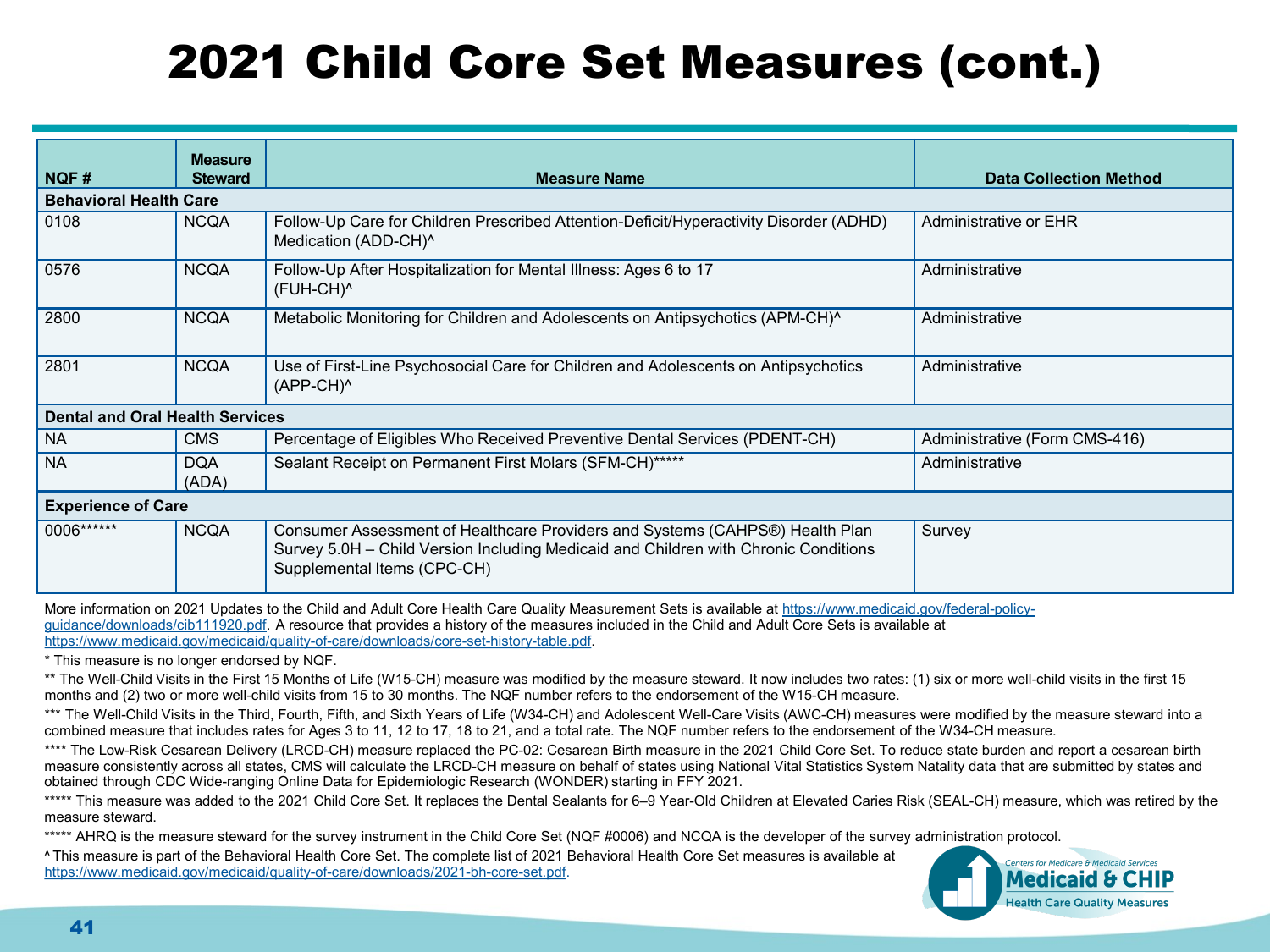### 2021 Adult Core Set Measures

| NQF#                                           | <b>Measure</b><br><b>Steward</b>            | <b>Measure Name</b>                                                                                         | <b>Data Collection Method</b>  |
|------------------------------------------------|---------------------------------------------|-------------------------------------------------------------------------------------------------------------|--------------------------------|
| <b>Primary Care Access and Preventive Care</b> |                                             |                                                                                                             |                                |
| 0032                                           | <b>NCQA</b>                                 | Cervical Cancer Screening (CCS-AD)                                                                          | Administrative, hybrid, or EHR |
| 0033                                           | <b>NCQA</b>                                 | Chlamydia Screening in Women Ages 21 to 24 (CHL-AD)                                                         | Administrative or EHR          |
| 0039                                           | <b>NCQA</b>                                 | Flu Vaccinations for Adults Ages 18 to 64 (FVA-AD)                                                          | Survey                         |
| 0418*/0418e*                                   | <b>CMS</b>                                  | Screening for Depression and Follow-Up Plan: Age 18 and Older<br>(CDF-AD) <sup>^</sup>                      | Administrative or EHR          |
| 2372                                           | <b>NCQA</b>                                 | Breast Cancer Screening (BCS-AD)                                                                            | Administrative or EHR          |
| <b>Maternal and Perinatal Health</b>           |                                             |                                                                                                             |                                |
| 0469/0469e                                     | <b>TJC</b>                                  | PC-01: Elective Delivery (PC01-AD)                                                                          | Hybrid or EHR                  |
| 1517*                                          | <b>NCQA</b>                                 | Prenatal and Postpartum Care: Postpartum Care (PPC-AD)                                                      | Administrative or hybrid       |
| 2902                                           | <b>OPA</b>                                  | Contraceptive Care - Postpartum Women Ages 21 to 44 (CCP-AD)                                                | Administrative                 |
| 2903/2904                                      | <b>OPA</b>                                  | Contraceptive Care - All Women Ages 21 to 44 (CCW-AD)                                                       | Administrative                 |
|                                                | <b>Care of Acute and Chronic Conditions</b> |                                                                                                             |                                |
| 0018                                           | <b>NCQA</b>                                 | Controlling High Blood Pressure (CBP-AD)                                                                    | Administrative, hybrid, or EHR |
| 0059                                           | <b>NCQA</b>                                 | Comprehensive Diabetes Care: Hemoglobin A1c (HbA1c) Poor Control (>9.0%) (HPC-<br>AD)                       | Administrative, hybrid, or EHR |
| 0272                                           | <b>AHRQ</b>                                 | PQI 01: Diabetes Short-Term Complications Admission Rate<br>(PQI01-AD)                                      | Administrative                 |
| 0275                                           | <b>AHRQ</b>                                 | PQI 05: Chronic Obstructive Pulmonary Disease (COPD) or Asthma in Older Adults<br>Admission Rate (PQI05-AD) | Administrative                 |
| 0277                                           | <b>AHRO</b>                                 | PQI 08: Heart Failure Admission Rate (PQI08-AD)                                                             | Administrative                 |
| 0283                                           | <b>AHRQ</b>                                 | PQI 15: Asthma in Younger Adults Admission Rate (PQI15-AD)                                                  | Administrative                 |
| 1768*                                          | <b>NCQA</b>                                 | Plan All-Cause Readmissions (PCR-AD)                                                                        | Administrative                 |
| 1800                                           | <b>NCQA</b>                                 | Asthma Medication Ratio: Ages 19 to 64 (AMR-AD)                                                             | Administrative                 |
| 2082/3210e                                     | <b>HRSA</b>                                 | HIV Viral Load Suppression (HVL-AD)                                                                         | Administrative or EHR          |



(continued on next slide)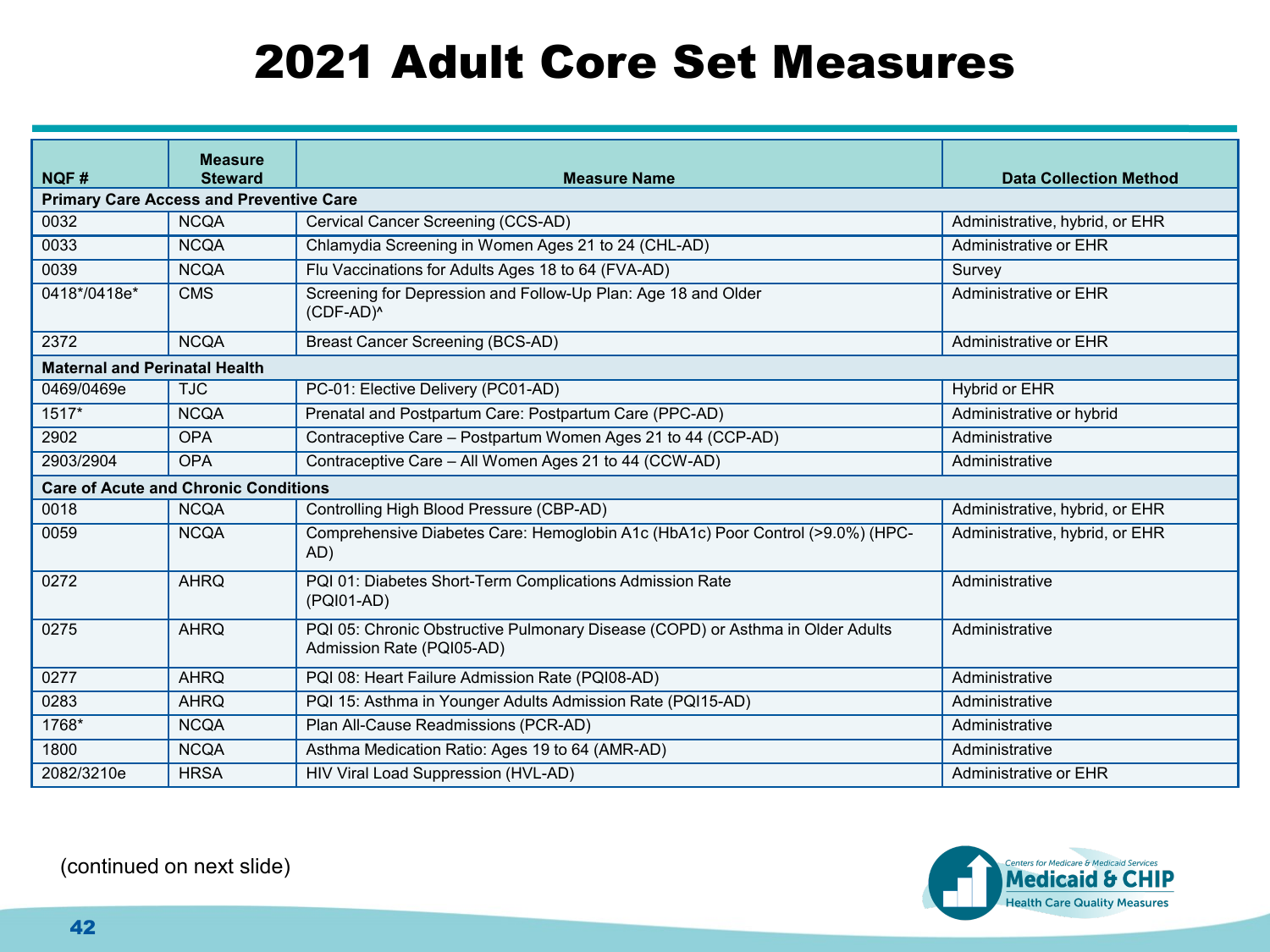### 2021 Adult Core Set Measures (cont.)

|                                          | <b>Measure</b>                |                                                                                                                                |                               |  |
|------------------------------------------|-------------------------------|--------------------------------------------------------------------------------------------------------------------------------|-------------------------------|--|
| NQF#                                     | <b>Steward</b>                | <b>Measure Name</b>                                                                                                            | <b>Data Collection Method</b> |  |
|                                          | <b>Behavioral Health Care</b> |                                                                                                                                |                               |  |
| 0004                                     | <b>NCQA</b>                   | Initiation and Engagement of Alcohol and Other Drug Abuse or Dependence Treatment<br>$(IET-AD)^0$                              | Administrative or EHR         |  |
| 0027                                     | <b>NCQA</b>                   | Medical Assistance with Smoking and Tobacco Use Cessation<br>$(MSC-AD)^0$                                                      | Survey                        |  |
| 0105                                     | <b>NCOA</b>                   | Antidepressant Medication Management (AMM-AD)^                                                                                 | Administrative or EHR         |  |
| 0576                                     | <b>NCQA</b>                   | Follow-Up After Hospitalization for Mental Illness: Age 18 and Older (FUH-AD)^                                                 | Administrative                |  |
| 1932                                     | <b>NCQA</b>                   | Diabetes Screening for People With Schizophrenia or Bipolar Disorder Who Are Using<br>Antipsychotic Medications (SSD-AD)^      | Administrative                |  |
| 2607                                     | <b>NCQA</b>                   | Diabetes Care for People with Serious Mental Illness: Hemoglobin A1c (HbA1c) Poor<br>Control (>9.0%) (HPCMI-AD)^               | Administrative or hybrid      |  |
| 2940                                     | <b>PQA</b>                    | Use of Opioids at High Dosage in Persons Without Cancer (OHD-AD)^                                                              | Administrative                |  |
| 3389                                     | <b>PQA</b>                    | Concurrent Use of Opioids and Benzodiazepines (COB-AD)^                                                                        | Administrative                |  |
| 3400                                     | <b>CMS</b>                    | Use of Pharmacotherapy for Opioid Use Disorder (OUD-AD)^                                                                       | Administrative                |  |
| 3488                                     | <b>NCQA</b>                   | Follow-Up After Emergency Department Visit for Alcohol and Other Drug Abuse or<br>Dependence (FUA-AD)^                         | Administrative                |  |
| 3489                                     | <b>NCQA</b>                   | Follow-Up After Emergency Department Visit for Mental Illness<br>(FUM-AD) <sup>^</sup>                                         | Administrative                |  |
| $NA**$                                   | <b>NCQA</b>                   | Adherence to Antipsychotic Medications for Individuals With Schizophrenia (SAA-AD) <sup>^</sup>                                | Administrative                |  |
| <b>Experience of Care</b>                |                               |                                                                                                                                |                               |  |
| 0006***                                  | <b>NCQA</b>                   | Consumer Assessment of Healthcare Providers and Systems (CAHPS®) Health Plan<br>Survey 5.0H, Adult Version (Medicaid) (CPA-AD) | Survey                        |  |
| <b>Long-Term Services &amp; Supports</b> |                               |                                                                                                                                |                               |  |
| <b>NA</b>                                | NASDDDS/<br><b>HSRI</b>       | National Core Indicators Survey (NCIDDS-AD)                                                                                    | Survey                        |  |

[More information on 2021 Updates to the Child and Adult Core Health Care Quality Measurement Sets is available at https://www.medicaid.gov/federal-policy](https://www.medicaid.gov/federal-policy-guidance/downloads/cib111920.pdf)guidance/downloads/cib111920.pdf. A resource that provides a history of the measures included in the Child and Adult Core Sets is available at [https://www.medicaid.gov/medicaid/quality-of-care/downloads/core-set-history-table.pdf.](https://www.medicaid.gov/medicaid/quality-of-care/downloads/core-set-history-table.pdf)

\* This measure is no longer endorsed by NQF.

\*\* The Adult Core Set includes the NCQA version of the measure, which is adapted from the CMS measure (NQF #1879).

\*\*\* AHRQ is the measure steward for the survey instrument in the Adult Core Set (NQF #0006) and NCQA is the developer of the survey administration protocol.

**˄** This measure is part of the Behavioral Health Core Set. The complete list of 2021 Behavioral Health Core Set measures is available at <https://www.medicaid.gov/medicaid/quality-of-care/downloads/2021-child-core-set.pdf>